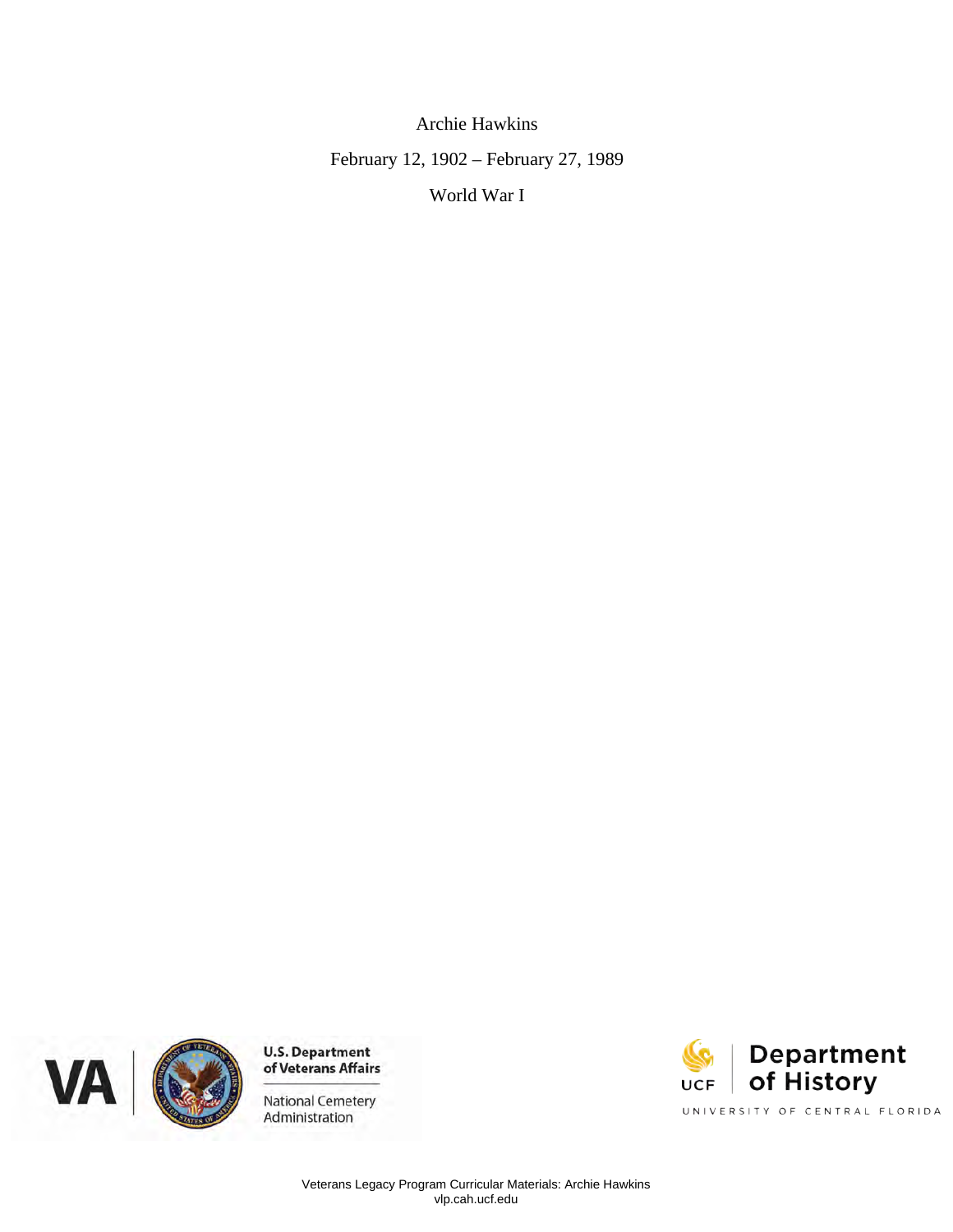## **Archie Hawkins (February 12, 1902–February 27, 1989)**

By Harper Norris

### **Early Life: Growing up in Florida**

 Archie Hawkins was born to Doc and Lilly Hawkins in Lloyd, a city in the Florida Panhandle on February 12, 1902. Doc Hawkins worked as a Laborer for most of Archie's life, and lived in relatively poor conditions. According to the 1910 census, as a young boy Archie was Archie moved to Greenville, Florida where he attempted to register for the draft in Madison County in June of 1917. illiterate, and worked as a farm laborer in Lloyd, Florida. <sup>1</sup> Sometime between 1910 and 1917,

# **Military Service: Entering World War I**

 incorrect age was a product of administrative error or Archie lying about his age to enlist is difficult to tell, but falsifying a birthday to enlist in World War I was not an uncommon practice.  $3$  One year later, in 1918, the Hawkins family moved back to Lloyd where Archie registered for again making him twenty-one and eligible for the draft. The second time the Army did not turn On the draft registration card for 1917, shown here, Archie listed his date of birth as 1896, making him exactly twenty-one, the required age for draft registration. 2 Whether the the draft a second time on August 24, 1918. This time Archie's birth date was listed as 1897, him away.<sup>4</sup>

 Archie was drafted and mustered in on September 26, 1918. His service card includes Archie was inducted at Monticello, Florida and not in Alabama. <sup>6</sup> The birthday listed on his birthday. misinformation. According to the card, Archie mustered in at Monticello, Alabama, however his draft records indicate that he registered for the draft in Monticello, Florida. 5 It is probable that service card is also inaccurate, likely because he entered the service prior to his twenty-first

 birthday. Archie joined the Army along with approximately two hundred other black men from Jefferson County. According to scholars, many African Americans were eager to fight in hopes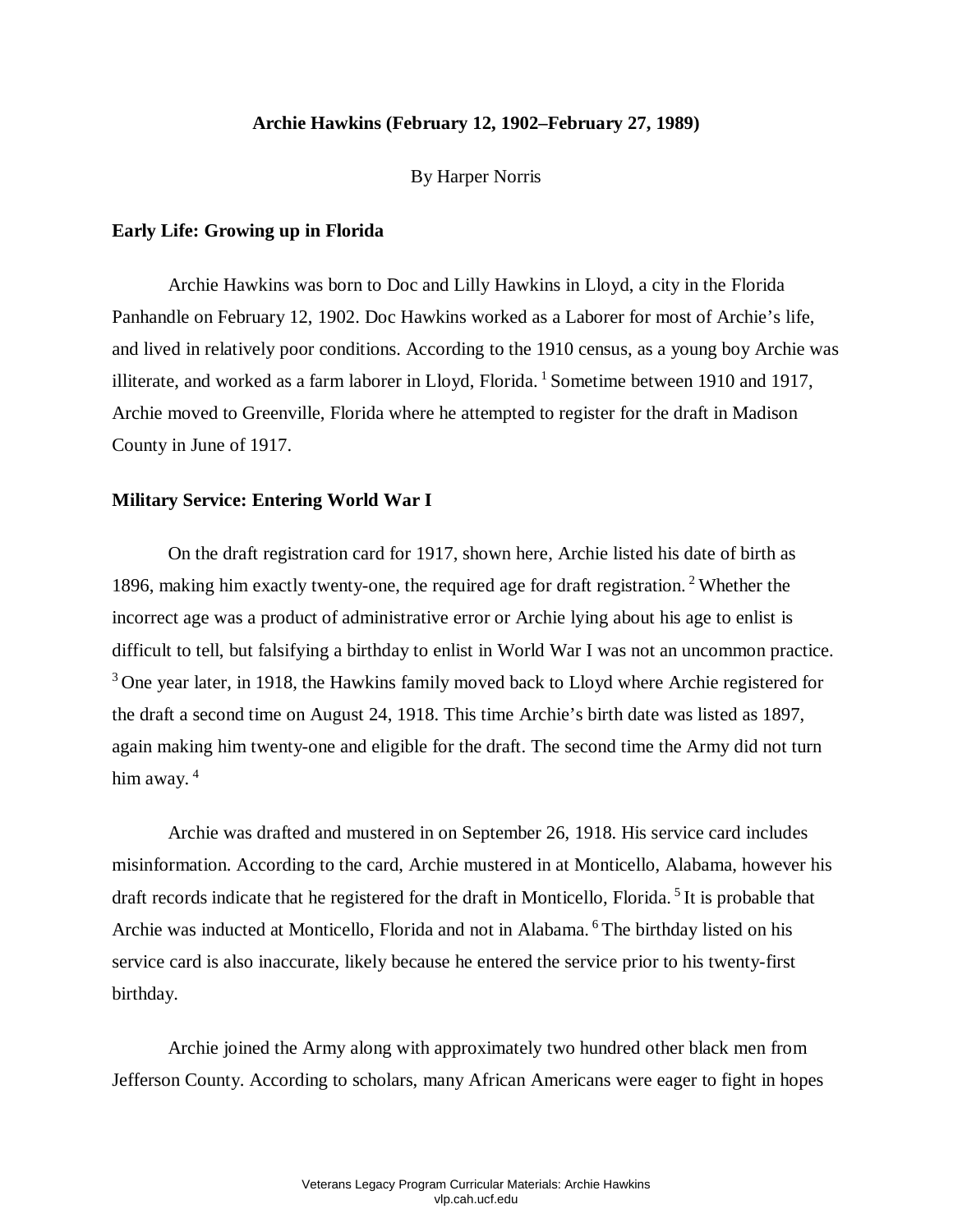that serving their country would make it impossible for white Americans to continue to deny action overseas, however its men faced dangers including disease and workplace hazards in the  $10$  In 1918, as many of the army's horse cavalry divisions were being phased out, it is likely that Archie's division remained active in order to test the use of "Sal-Tonik" as a salt replacement and medical treatment for their horses. The division commander reported that the innovation black veterans rights and liberties.<sup>7</sup> Nonetheless, African Americans served in segregated units during World War I, frequently in domestic support units. <sup>8</sup> Archie was assigned to the Auxiliary Remount Depot number 333, a segregated unit stationed at Camp Joseph E. Johnston in Jacksonville, Florida. <sup>9</sup> The unit is pictured here. This was a cavalry regiment that never saw any camp. The Division commander, prompted by problems of illness and other health risks, requested that his regiment be provided with the same war-risk insurance as the rest of the army. made the horses healthier and stronger.<sup>11</sup>

#### **Post-Military Life: Returning Home**

 hostility. During the summer after World War I, known as the Red Summer, African Americans advertised the event as "free to all men in uniform," African American veterans were excluded.<sup>14</sup> African American veterans faced discrimination when they enlisted, when they served, and when possibly through his time in the army, despite never attending formal school.<sup>16</sup> Archie was discharged on December 14, 1918, after serving almost three months. <sup>12</sup> Archie returned to Jefferson County where he, along with other black veterans, were treated with faced intense, widespread racial violence and discrimination throughout the US.<sup>13</sup> One incident in Jefferson County that exemplifies the racial tensions of the time was the "Welcome Home" reception held on September 25, 1919 in Charles Town, Florida. Even though the newspaper they returned home. 15 As of 1920, Archie was unemployed, living with his two brothers, Ray and James Hawkins, and Ray's wife Moody. Archie had gained the ability to read and write,

 Archie remained in Lloyd, Florida until he moved to St. Petersburg in 1929, where he worked as a landscape gardener until he retired. He had a daughter named Doris Washington who fostered eight children, ten grandchildren and two great-grandchildren. Archie died on February 27, 1989 in Pinellas County, Florida. 17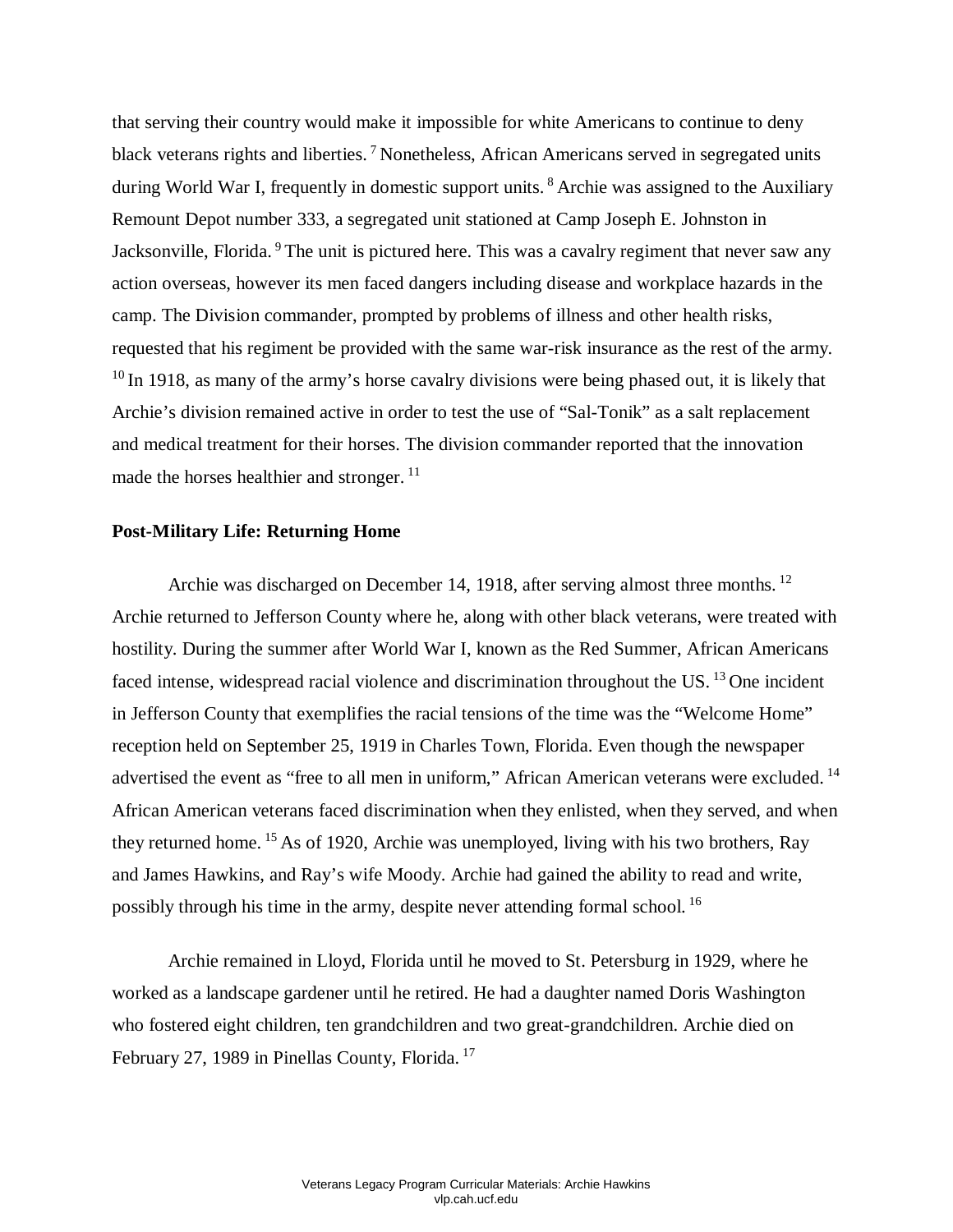The records of Archie's life have multiple errors and highlight a lack of attention and appreciation given to African Americans by the U.S. government at the federal, state, and local level in the early twentieth century. Although forgotten throughout his life, today, Archie is remembered in the Florida National Cemetery. He is buried in plot 103, 975 and his tombstone and obituary indicate that he was a Baptist at the time of his death.<sup>18</sup>

# **Endnotes**

1 "1910 United States Federal Census," database, *Ancestry.com*, (www.ancestry.com accessed 3/17/17), entry for Archie Hawkins, Lloyd, Jefferson, Florida.

2 "World War 1 Draft Registration Cards 1917-1918", database, *Ancestry.com*  (www.ancestry.com accessed 3/17/17) entry for Archie Hawkins, Roll: 1556867.

3 Gerald E. Shenk, "Work or Fight!": Race, Gender, and the Drat in World War I (New York: Palgrave McMillan, 2005), 135.

4 "World War 1 Draft Registration Cards 1917-1918," database, *Ancestry.com*  (www.ancestry.com accessed 3/17/17) entry for Archie Hawkins, Lloyd, Jefferson, Florida, 1917.

 https://www.floridamemory.com/items/show/224950 (accessed 3/10/17), entry for Archie 5 "United States World War One Army Service Cards," database, *Floridamemory.org*, Hawkins, Army Service number 2910439.

6 "World War 1 Draft Registration Cards 1917-1918, "database, *Ancestry.com*, www.ancestry.com (accessed 3/17/17) entry for Archie Hawkins.

 *Era* (Chapel Hill: University of North Carolina Press, 2010), 69; Mary Stortstrom "Fighting for 7 Chad L. Williams, *Torchbearers of Democracy: African American Soldiers in the World War I*  Dignity: Black WW1 Soldiers from Jefferson County fought in, returned to unjust conditions," The Journal (Feb 12, 2017): http://www.journal-news.net/news/local-news/2017/02/fighting-fordignity-black-wwi-soldiers-from-jefferson-county-fought-in-returned-to-unjust-conditions

 8 Jami Bryan "Fighting for Respect: African American soldiers in World War One," *Military History Online*, accessed 3/18/17, MilitaryHistoryOnline.com.

9 "United States World War One Army Service Cards," *Floridamemory.org*, entry for Archie Hawkins

10 *Compilation of war risk insurance letters, treasury decisions, and war calculators*  (Washington: Government Printing Office, 1919), 98-99.

11 *Annual Report of The Federal Trade Commission 1921* (Washington: Government Printing Office, 1921), 128.

12 "United States World War One Army Service Cards", *Floridamemory.org*, entry for Archie Hawkins.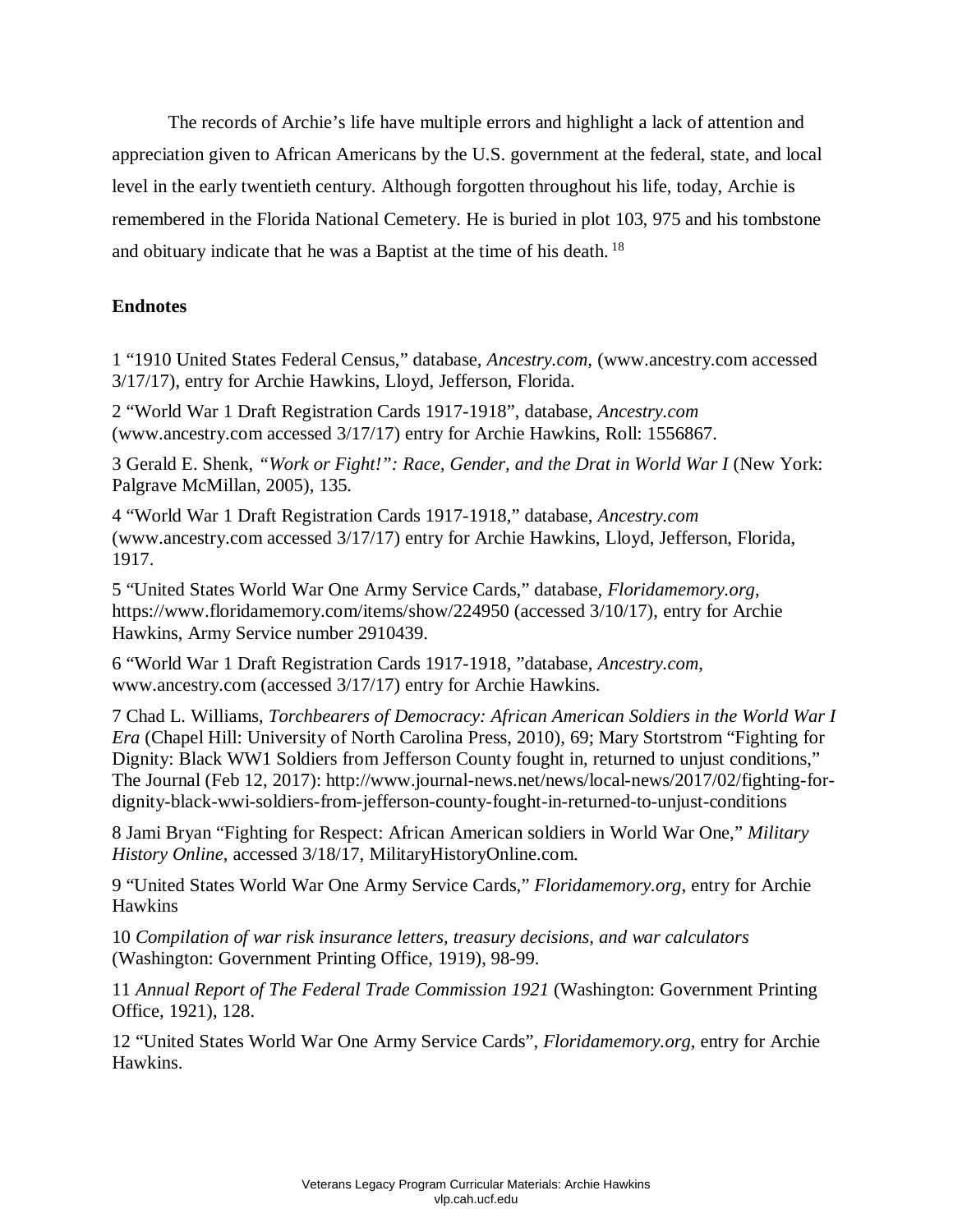13 Williams, *Torchbearers of Democracy*, 260; Richard Slotkin, *Lost Battalions: The Great War and the Crisis of American Nationalism* (New York: Henry Holt and Company, 2005), 213.

 14 Mary Stortstrom, "Fighting for Dignity: Black WW1 Soldiers from Jefferson County fought in, returned to unjust conditions," *The Journal* (Charles Town, Florida), February 12, 2017: http://www.journal-news.net/news/local-news/2017/02/fighting-for-dignity-black-wwi-soldiersfrom-jefferson-county-fought-in-returned-to-unjust-conditions

15 Dr. John Morrow, "Only America Left Her Negro Troops Behind, The African American Military in the First World War" (paper presented at the University of Central Florida Pauley Lecture Series, Orlando, Florida, April 3, 2017).

16 "1920 United States Federal Census", database, *Ancestry.com*, www.ancestry.com (accessed 3/17/17), entry for Archie Hawkins, Lloyd, Jefferson, Florida.

17 "Florida Death Index 1934-2014", database, *Ancestry.com*, www.ancestry.com (accessed 3/17/17), entry for Archie Hawkins, Lloyd, Jefferson, Florida.

18 "Hawkins, Archie," *St. Petersburg Times* (St. Petersburg, Florida), March 1, 1989; "U.S. Find A Grave Index 1600s-Current", database, *Ancestry.com*, www.ancestry.com (accessed 3/17/17), entry for Archie Hawkins, Lloyd, Jefferson, Florida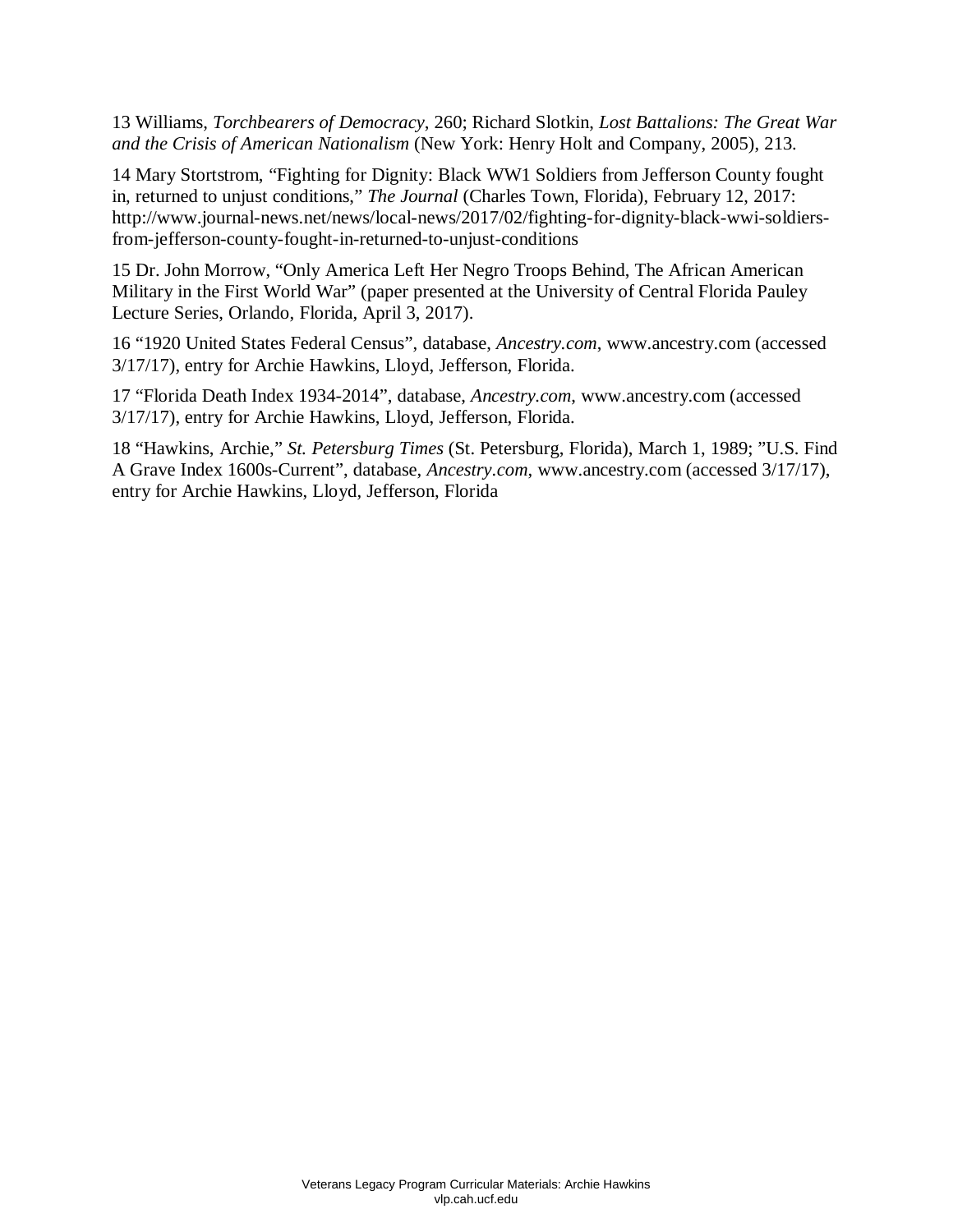| <b>BAFSIS</b><br>320<br>324329<br>$3 - 7.5 - 5$<br>327327<br>326 326<br>323213<br>بروتردو<br>$32^{7}/32$<br>219<br>324 324<br>$3/2$ $3/2$<br>o se<br>Leaver 2, Weltian &<br>Lewis<br>Francis Jours<br>Mills . au eile<br>Beech<br>ain,<br>Entering<br>mole Jan<br>Dain,<br>$\overline{G_{a\cdot\bm{a}}}\sim$<br>Hartling,<br>Oeran Bleinner<br>Bast Briskel<br>Lonon)<br>Cina<br>Beel.<br>ne lawline<br>Helena<br>÷,<br>nolone.<br>Line 1<br>Eleria<br>Olermond<br>Jan<br>Philadelph<br>Buen<br>$\theta_{start}$<br>attences<br>$a^2$<br>Clarke<br>mann<br>inter<br>Slick<br>5.4.2<br>beller<br>anni<br>alice<br>you.<br>achie<br>Mahae<br>the trees<br>beech<br>$\frac{1}{2}$<br>Kallin<br>au<br>Someler<br>neli<br>Garage<br>١Ţ<br>Filip<br>$\rightarrow$<br>$\frac{1}{2}$<br>g<br>Lands<br>Bah Dunia<br>samper<br>Paraguai<br>$\frac{\partial}{\partial x + \frac{1}{2}} = \partial x$ .<br>and ello<br>Bunker<br>bottil<br>Done<br>$rac{3}{32H}$<br>Bungan.<br>$\frac{\partial}{\partial t} \frac{1}{\partial \xi} \frac{1}{\partial \xi}$<br>Ac. 15<br>Angles<br>dexiler.<br>ncie<br>Hetta<br>and<br>Aughter<br>minic<br>$t_{\rm L}$ th<br>$\frac{d}{d\omega}$<br><b>V.t.</b><br>$\Delta$ -165<br>$\frac{1}{2}$<br>unke vit<br>$\pi - 7$<br>$\frac{4x+2}{x+2}$<br>$\frac{1}{x+2}$<br>$\frac{1}{x+2}$<br>$\frac{1}{x+2}$<br>$\frac{1}{x+2}$<br>$\frac{d\mu}{d}$ of 2<br>unke of<br>$\frac{1}{4L} \frac{1}{2L} \sum_{n=0}^{L} \frac{1}{n!} \frac{1}{2\pi} \sum_{n=0}^{L} \frac{1}{2n} \sum_{n=0}^{L} \frac{1}{n!} \frac{1}{n!}$<br>$\begin{array}{l l l} \hline \mathbf{z}^* & \mathbf{z}^* & \mathbf{z}^* \\ \hline \mathbf{z}^* & \mathbf{z}^* & \mathbf{z}^* & \mathbf{z}^* & \mathbf{z}^* \\ \hline \mathbf{z}^* & \mathbf{z}^* & \mathbf{z}^* & \mathbf{z}^* & \mathbf{z}^* \\ \hline \mathbf{z}^* & \mathbf{z}^* & \mathbf{z}^* & \mathbf{z}^* & \mathbf{z}^* \\ \hline \mathbf{z}^* & \mathbf{z}^* & \mathbf{z}^* & \mathbf{z$<br>with of<br>$\frac{1}{2}$ $\frac{1}{2}$ $\frac{1}{2}$ $\frac{1}{2}$ $\frac{1}{2}$ $\frac{1}{2}$ $\frac{1}{2}$ $\frac{1}{2}$ $\frac{1}{2}$ $\frac{1}{2}$ $\frac{1}{2}$ $\frac{1}{2}$ $\frac{1}{2}$ $\frac{1}{2}$ $\frac{1}{2}$ $\frac{1}{2}$ $\frac{1}{2}$ $\frac{1}{2}$ $\frac{1}{2}$ $\frac{1}{2}$ $\frac{1}{2}$ $\frac{1}{2}$<br>Le.<br>$\ddot{\cdot}$<br>s xi 0 ud<br>s ri b ud<br>iment of the<br>$\frac{1}{2}$<br>Maston<br>A Paula Di A<br>$3 \mu$ <sub>ww</sub> $\mu$ s<br>$\begin{array}{c}\n7\omega_{17}^{\prime}\omega_{17}^{\prime}\omega_{15}^{\prime}\n\\ \n7\omega_{26}^{\prime}\sin\frac{\omega_{16}^{\prime}}{\omega_{16}^{\prime}}\n\end{array}$<br>m Ulsemit<br>$\begin{array}{c} \n\begin{array}{c}\n\downarrow \\ \downarrow \\ \downarrow \\ \downarrow\n\end{array} & \text{if } \begin{array}{c} \frac{1}{2} & \frac{1}{2} & \frac{1}{2} \\ \downarrow & \frac{1}{2} & \frac{1}{2} & \frac{1}{2} \\ \downarrow & \frac{1}{2} & \frac{1}{2} & \frac{1}{2} & \frac{1}{2} \\ \downarrow & \frac{1}{2} & \frac{1}{2} & \frac{1}{2} & \frac{1}{2} & \frac{1}{2} \\ \downarrow & \frac{1}{2} & \frac{1}{2} & \frac{1}{2} & \frac{1}{2} & \$<br>$z \times y$<br>es la<br>m. P. 48 mi 27<br>$\begin{array}{l} \mathcal{L}_{\mathcal{A}} \\ \mathcal{L}_{\mathcal{B}} \\ \mathcal{L}_{\mathcal{B}} \\ \mathcal{L}_{\mathcal{B}} \\ \mathcal{L}_{\mathcal{B}} \\ \mathcal{L}_{\mathcal{B}} \\ \mathcal{L}_{\mathcal{B}} \\ \mathcal{L}_{\mathcal{B}} \\ \mathcal{L}_{\mathcal{B}} \\ \mathcal{L}_{\mathcal{B}} \\ \mathcal{L}_{\mathcal{B}} \\ \mathcal{L}_{\mathcal{B}} \\ \mathcal{L}_{\mathcal{B}} \\ \mathcal{L}_{\mathcal{B}} \\ \mathcal{L}_{\mathcal{B}} \\ \mathcal{L}_{\mathcal{B}} \\ \mathcal{L$<br>$U^{12}$<br>97 B 60 m3 9<br>$7.2\frac{9}{12}$<br>$rac{1}{2}$<br>$\frac{1}{2}$<br>$\frac{1}{2}$<br>$\frac{1}{2}$<br>$\frac{1}{2}$<br>$\frac{2}{6}$<br>$\frac{8}{6}$<br>$\frac{1}{6}$<br>$5 - 512$ 14<br>$\frac{2}{3}$<br>$u_{1}$ is the comparison<br>42<br>$\star$<br>a<br>9.841<br>$\frac{1}{2}$ in $\frac{1}{2}$<br>$Q$ 80 $\pi$<br>اله م<br>$\epsilon$<br>$ce - \lambda$<br>c<br>s<br>$\begin{array}{c} \infty \\ \infty \\ \infty \end{array}$<br>$\omega$<br>'s<br>$\epsilon$<br>h<br>n<br>u<br>$\mathfrak{c}_\mathsf{A}$<br>w<br>e.<br>ř<br>$\overline{\mathfrak{o}}$<br>83<br>h<br>D<br>$\overline{\phantom{a}}$<br>$\frac{1}{2}$<br>0<br>Ł<br>W<br>٢<br>¥<br>$\frac{1}{2}$<br>$\mathbf{u}$<br>$\overline{\phantom{0}}$<br>$\mathsf{o}$<br>$\mathsf{o}$<br>$\hat{\tau}$<br>$\ddot{\bm{r}}$<br>$\overline{\phantom{a}}$<br>t,<br>ť<br>$\bullet$<br>r<br>v<br>$\overline{\phantom{0}}$<br>$\frac{76}{36.3}$<br>Flore 8-<br>thora<br>Lenda<br>Florida<br>26.Sa<br>ne Da<br>Flor Da<br>36.00 36.00<br>new ga<br>Hercha<br>25.25<br>Flor &<br>26.8<br>storon<br>76.56<br>Hendra<br>$\frac{76}{760.96}$<br>3la Da<br>Henda<br>Henda<br>Flough<br>Flor da<br>Ten Da<br>76.92<br>$\mathcal{X}_{\mathbf{G}}$ $\mathcal{Y}_{\mathbf{G}}$<br>Zee de<br>Henda<br>76.50<br>$x_i, \Omega_k$<br>$\mathcal{H}_{\epsilon},\mathcal{P}_{\epsilon}$<br>7e9x<br>36.80<br>72.<br>Here da<br>Flore gr<br>flor <b>3</b> a<br>genida<br>n. E. scin<br>alekama<br>they year<br>namin<br>1. Barin<br>20.66<br>Konga<br>R. Cachin<br>M. G. w.<br>Zeichen<br>8 Charles<br>u ani<br>26.8<br>Acres R.<br>news<br>という<br>76.2<br>Reich<br>Blowder<br>76.90<br>$2$ land<br>$\mathcal{H}_{\alpha}$<br>genda<br>Henry<br>Flord-<br>70.9x<br>Flind.<br>non<br>326.32<br>326.32<br>326.32<br>220.9<br>Henda<br>26.90<br>$\mathcal{U}_{\alpha\beta\alpha}$<br>34.13<br>Hendon<br>26.2<br>32.<br>$\mathcal{U}_{\ell}$ , $\mathcal{E}_{\ell}$<br>36.50<br>$2\epsilon$ . $3$ -<br>Henry<br>$u_{\alpha}$<br>Flore<br>¥<br>acalon.<br>W. Rondon<br>Florida<br>Florid<br>news<br>76.5a<br>7lond<br>2long<br>728<br>$\ell$ can<br>78:00<br>though<br>76.5<br>$k_{\rm F}$<br>Re-Acch<br>Ac. A<br>70.3.<br>3c.S.<br>Pring<br>Florida<br>Hender<br>$2e_nS_n$<br>Henda<br>Florig<br><b>Haise</b><br>Haise<br>thong<br>Florish<br>nois<br>Rein<br>Flore<br>7.0.3.<br>12.9.<br>Flewing<br>semin<br>34.5<br>Hen Su<br>in.)<br>Eugene<br>Euglise<br>Infait<br>Bughel<br>moline<br>This<br>hopes<br>Eugene<br>Eugene<br>Sugar<br>Ņ<br>programe<br>Buffare<br>Ingia<br>megic<br>infin<br>Eugaie<br>motive<br>hughele<br>ayfile<br>marie<br>Inglack<br>English<br>mapier<br>angline<br>mitic<br>kiplich<br>$x^2 + y^2 = 1$<br>يتهابخ<br>فيهلطنط<br>$\frac{1}{2} \left( \frac{1}{2} \frac{1}{2} \frac{1}{2} \frac{1}{2} \frac{1}{2} \frac{1}{2} \frac{1}{2} \frac{1}{2} \frac{1}{2} \frac{1}{2} \frac{1}{2} \frac{1}{2} \frac{1}{2} \frac{1}{2} \frac{1}{2} \frac{1}{2} \frac{1}{2} \frac{1}{2} \frac{1}{2} \frac{1}{2} \frac{1}{2} \frac{1}{2} \frac{1}{2} \frac{1}{2} \frac{1}{2} \frac{1}{2} \frac{1}{2} \frac{1}{2} \frac{1}{2} \frac{1}{2}$<br>agent<br>optim<br><b>Secie</b><br>of it<br>Truck<br>ينبغ<br>farm labour<br>four labour<br>form laborer<br>form laborer<br><b>Comme</b><br>farm leken<br>fam ladon<br>form home form prove<br>Farmer<br>farmer labour<br>farm labour<br>$\mathcal{L}_{\text{old}}$<br>Farmer<br>fam labour<br>ken.<br>for labour.<br>France<br>lan letter<br>form letter<br>none<br>fam lebour<br>France<br>Farmen<br>Farmen<br>Cabrio<br>France<br>Farme -<br>Farmer<br>ment<br><b>Cores</b><br>mere<br>march<br><b>Arrest</b><br>more<br>mone<br>and<br>$2 - 12$<br>und<br>ment<br><b>True</b><br>mont<br>over<br>more<br>Arond.<br>mar<br><b>Rhenie</b><br>$\ddot{\phantom{0}}$<br>Actor<br><b>Break</b><br>ladro<br>Petru<br>been form<br>limit<br>here fare<br>form ,<br>formation of<br>home form<br>Rome farme w<br>han form<br>a32 jólo<br>lease from<br>main and m<br>Limie<br>$\overline{\cdots}$<br>lauxform<br>anno<br>lein<br>bearfair<br>Saw miel<br>teme<br><b>Lease Marine</b><br>terese<br>Emil<br>Lemes<br>General<br>true el<br>german<br>Lunge<br>person<br>ł<br>joie<br>f<br>$\overline{\mathcal{Z}}$<br>8<br>P<br>Ŗ<br>$\overline{\mathcal{L}}$<br>g,<br>Þ<br>y<br>P<br>$\overline{\mathcal{X}}$<br>रि<br>ķ<br>$\overline{\mathcal{H}}$<br>$\overline{u}$<br>g<br>ķ<br>ą,<br>¥<br>$\overline{\mathcal{L}}$<br>$\overline{z}$<br>ß<br>ķ<br>ţ<br>ķ<br>ł,<br>ドミ<br>k<br>F<br>$\frac{1}{2}$<br>$\frac{1}{3}$<br>ş<br>$\infty$<br>r,<br>ŝ<br>in,<br>×<br>R<br>ţ<br>ı<br>F<br>Ş<br>$\frac{1}{2}$<br>ı.<br>$\overline{\bullet'}$<br>ų<br>$\overline{\mathcal{E}}$<br>Þ<br>$\frac{1}{2}$<br>ŗ<br>o<br>x<br>$\pmb{o}$<br>$\mathcal{P}$<br>ó,<br>$\left  \mathcal{I} \right $<br>f,<br>$\overline{a}$<br>$\mathbf{t}$<br>٩<br><b>Pie Pie</b><br>000000<br>22<br>e.<br><b>The R.S.</b><br><b>FAMILY</b><br><b>Har who</b><br>--- --<br>we see the<br><b>VAL ALL</b><br><b>VALLAN</b><br>The old off<br>Jyle with<br>The Alle<br>out 11<br>ł<br>まん うち<br>$\ddot{i}$<br>$\frac{1}{2}$<br>414 07<br>and one<br>$\frac{i}{i}$<br>$9 - 3 = 6$<br>ļţ.<br><b>WOON</b><br>ac as<br>راي البهار<br>4.4.4.<br>is selv<br>14.6.22<br>2<br>$\frac{1}{2}$<br>in.<br>ł<br>Ż<br>$\mathfrak{c}$<br>$\overline{\xi}$<br>ì<br>i,<br>l\$<br>Ø<br>o<br>o<br>$\sigma$<br>$\frac{1}{\sigma}$<br>2525<br>F,<br>y,<br>$\sigma$<br>$\frac{1}{2}$<br>0 20 F 240<br>36.729<br>ł,<br>$\boldsymbol{\mu}$<br>k<br>$\overline{z}$<br>R<br>$\overline{\mathcal{V}}$<br>$\frac{1}{2}$<br>7.234<br>$\star$<br>rez<br>7.13<br>7239<br>$\mathbf{r}$<br>$\frac{1}{2}$<br>ğ<br>ŵ.<br>pc.<br>R<br>Ø<br>B Whether hitsd that | TOWNSHIP OF 0THER DIVISION OF COUNTY<br>themet, allen<br>Beauer member (3)<br>LOCATION.<br>take of their<br>NAME OF INSTITUTION<br>tates of family<br>is order of the<br>better constant and the constant of the constant of the constant of the constant of the constant of the constant of the constant of the constant of the constant of the constant of the constant of the constant of the consta<br>of each person whose place of abode on April 15,<br>$10^{10}$ and $10^{11}$ and $10^{11}$ and<br>$10^{10}$ was in this family.<br>Later summer first, game (2) gives sums and middle<br><b>TELE</b> | Cueniah 5<br>Kueniah 1<br>вилиох.<br>PERSONAL DESCRIPTION.<br>taler or race.<br>Age at last Methodis<br>Marther Alaste,<br>Marther Alaste,<br>architected,<br>architected,<br>84<br><b>Symberofyren of</b><br>prevent marriage,<br>W<br>I | A university<br>m<br>They of their of this Person.<br>Floor of their group potential of reds presentations of the land in Edited Sales. The contract in the Edited Sales<br>NAME OF INCORPORATED PLACE<br>Place of high of Failer of<br><b>SATIVITE</b> | ENUMERATED BY ME ON THE<br>Fine of Meth of Neaton of<br>lear of Instant<br>Genia Galici Lalle<br>Ed States<br><b>JESS ZELLY</b><br>Whether natural-<br>Live or allow- | $\frac{1}{2}$ of $\frac{1}{2}$ $\frac{1}{2}$ $\frac{1}{2}$ $\frac{1}{2}$ $\frac{1}{2}$ $\frac{1}{2}$ $\frac{1}{2}$ $\frac{1}{2}$ $\frac{1}{2}$ $\frac{1}{2}$ $\frac{1}{2}$ $\frac{1}{2}$ $\frac{1}{2}$ $\frac{1}{2}$ $\frac{1}{2}$ $\frac{1}{2}$ $\frac{1}{2}$ $\frac{1}{2}$ $\frac{1}{2}$ $\frac{1}{2}$ $\frac{1}{2}$<br>$\begin{array}{l} \begin{smallmatrix} 0 & 0 & 0 \\ 0 & 0 & 0 \\ 0 & 0 & 0 \\ 0 & 0 & 0 \\ 0 & 0 & 0 \\ 0 & 0 & 0 \\ 0 & 0 & 0 \\ 0 & 0 & 0 \\ 0 & 0 & 0 \\ 0 & 0 & 0 \\ 0 & 0 & 0 \\ 0 & 0 & 0 \\ 0 & 0 & 0 \\ 0 & 0 & 0 \\ 0 & 0 & 0 & 0 \\ 0 & 0 & 0 & 0 \\ 0 & 0 & 0 & 0 \\ 0 & 0 & 0 & 0 \\ 0 & 0 & 0 & 0 \\ 0 & 0 & 0 & 0 \\ 0 & 0 & 0 &$<br><b>India</b><br>DAY OF 27104<br>осстраток. | 1916<br>時据<br>VARD OF CITY<br>中国国<br>Clarel<br>$\frac{1}{2}$ in $\frac{1}{2}$<br>Whether able to<br>EDUCATION.<br>Whether able to<br><b>BEE</b><br>& Gonedar restel.<br>mot at attempt<br>a literature.<br>we o kan<br>Sambright for<br>ENUMERATOR<br>was we |
|---------------------------------------------------------------------------------------------------------------------------------------------------------------------------------------------------------------------------------------------------------------------------------------------------------------------------------------------------------------------------------------------------------------------------------------------------------------------------------------------------------------------------------------------------------------------------------------------------------------------------------------------------------------------------------------------------------------------------------------------------------------------------------------------------------------------------------------------------------------------------------------------------------------------------------------------------------------------------------------------------------------------------------------------------------------------------------------------------------------------------------------------------------------------------------------------------------------------------------------------------------------------------------------------------------------------------------------------------------------------------------------------------------------------------------------------------------------------------------------------------------------------------------------------------------------------------------------------------------------------------------------------------------------------------------------------------------------------------------------------------------------------------------------------------------------------------------------------------------------------------------------------------------------------------------------------------------------------------------------------------------------------------------------------------------------------------------------------------------------------------------------------------------------------------------------------------------------------------------------------------------------------------------------------------------------------------------------------------------------------------------------------------------------------------------------------------------------------------------------------------------------------------------------------------------------------------------------------------------------------------------------------------------------------------------------------------------------------------------------------------------------------------------------------------------------------------------------------------------------------------------------------------------------------------------------------------------------------------------------------------------------------------------------------------------------------------------------------------------------------------------------------------------------------------------------------------------------------------------------------------------------------------------------------------------------------------------------------------------------------------------------------------------------------------------------------------------------------------------------------------------------------------------------------------------------------------------------------------------------------------------------------------------------------------------------------------------------------------------------------------------------------------------------------------------------------------------------------------------------------------------------------------------------------------------------------------------------------------------------------------------------------------------------------------------------------------------------------------------------------------------------------------------------------------------------------------------------------------------------------------------------------------------------------------------------------------------------------------------------------------------------------------------------------------------------------------------------------------------------------------------------------------------------------------------------------------------------------------------------------------------------------------------------------------------------------------------------------------------------------------------------------------------------------------------------------------------------------------------------------------------------------------------------------------------------------------------------------------------------------------------------------------------------------------------------------------------------------------------------------------------------------------------------------------------------------------------------------------------------------------------------------------------------------------------------------------------------------------------------------------------------------------------------------------------------------------------------------------------------------------------------------------------------------------------------------------------------------------------------------------------------------------------------------------------------------------------------------------------------------------------------------------------------------------------------------------------------------------------------------------------------------------------------------------------------------------------------------------------------------------------------------------------------------------------------------------------------------------------------------------------------------------------------------------------------------------------------------------------------------------------------------------------------------------------------------------------------------------------------------------------------------------------------------------------------------------------------------------------------------------------------------------------------------------------------------------------------------------------------------------------------------------------------------------------------------------------------------------------------------------------------------------------------------------------------------------------------------------------------------------------------------------------------------------------------------------------------------------------------------------------------------------------------------------------------------------------------------------------------------------------------------------------------------------------------------------------------------------------------------------------------------------------------------------------------------------------------------------------------------------------------------------------------------------------------------------------------------------------------------------------------------------------------------------------------------------------------------------------------------------------------------------------------------------------------------------------------------------------------------------------------------------------------------------------------------------------------------------------------------------------------------------------------------------------------------------------------------------------------------------------------------------------------------------------------------------------------------------------------------------------------------------------------------------------------------------------------------------------------------------------------------------------------------------------------------------------------------------------------------------------------------------------------------------------------------------------------------------------------------------------------------------------------------------------------------------------------------------------------------------------------------------------------------------------------------------------------------------------------------------------------------------------------------------------------------------------------------------------------------------------------------------------------------------------------------------------------------------------------------------------------------------------------------------------------------------------------------------------------------------------------------------------------------------------------------------------------------------------------------------------------------------------------------------------------------------------------------------------|----------------------------------------------------------------------------------------------------------------------------------------------------------------------------------------------------------------------------------------------------------------------------------------------------------------------------------------------------------------------------------------------------------------------------------------------------------------------------------------------------------------------------------------------------------------------------------------------------------------|-------------------------------------------------------------------------------------------------------------------------------------------------------------------------------------------------------------------------------------------|---------------------------------------------------------------------------------------------------------------------------------------------------------------------------------------------------------------------------------------------------------|-----------------------------------------------------------------------------------------------------------------------------------------------------------------------|------------------------------------------------------------------------------------------------------------------------------------------------------------------------------------------------------------------------------------------------------------------------------------------------------------------------------------------------------------------------------------------------------------------------------------------------------------------------------------------------------------------------------------------------------------------------------------------------------------------------------------------------------------------------------------------------------------------------|--------------------------------------------------------------------------------------------------------------------------------------------------------------------------------------------------------------------------------------------------------------|
| E,<br>$\boldsymbol{z}$                                                                                                                                                                                                                                                                                                                                                                                                                                                                                                                                                                                                                                                                                                                                                                                                                                                                                                                                                                                                                                                                                                                                                                                                                                                                                                                                                                                                                                                                                                                                                                                                                                                                                                                                                                                                                                                                                                                                                                                                                                                                                                                                                                                                                                                                                                                                                                                                                                                                                                                                                                                                                                                                                                                                                                                                                                                                                                                                                                                                                                                                                                                                                                                                                                                                                                                                                                                                                                                                                                                                                                                                                                                                                                                                                                                                                                                                                                                                                                                                                                                                                                                                                                                                                                                                                                                                                                                                                                                                                                                                                                                                                                                                                                                                                                                                                                                                                                                                                                                                                                                                                                                                                                                                                                                                                                                                                                                                                                                                                                                                                                                                                                                                                                                                                                                                                                                                                                                                                                                                                                                                                                                                                                                                                                                                                                                                                                                                                                                                                                                                                                                                                                                                                                                                                                                                                                                                                                                                                                                                                                                                                                                                                                                                                                                                                                                                                                                                                                                                                                                                                                                                                                                                                                                                                                                                                                                                                                                                                                                                                                                                                                                                                                                                                                                                                                                                                                                                                                                                                                                                                                                                                                                                                                                                                                                                                                                                                                                                                                                                                                                                                                                                                                                                                                                                                                                                  |                                                                                                                                                                                                                                                                                                                                                                                                                                                                                                                                                                                                                | ä1                                                                                                                                                                                                                                        |                                                                                                                                                                                                                                                         | ×                                                                                                                                                                     |                                                                                                                                                                                                                                                                                                                                                                                                                                                                                                                                                                                                                                                                                                                        | n<br>¥                                                                                                                                                                                                                                                       |
| 2 1 2 2 2                                                                                                                                                                                                                                                                                                                                                                                                                                                                                                                                                                                                                                                                                                                                                                                                                                                                                                                                                                                                                                                                                                                                                                                                                                                                                                                                                                                                                                                                                                                                                                                                                                                                                                                                                                                                                                                                                                                                                                                                                                                                                                                                                                                                                                                                                                                                                                                                                                                                                                                                                                                                                                                                                                                                                                                                                                                                                                                                                                                                                                                                                                                                                                                                                                                                                                                                                                                                                                                                                                                                                                                                                                                                                                                                                                                                                                                                                                                                                                                                                                                                                                                                                                                                                                                                                                                                                                                                                                                                                                                                                                                                                                                                                                                                                                                                                                                                                                                                                                                                                                                                                                                                                                                                                                                                                                                                                                                                                                                                                                                                                                                                                                                                                                                                                                                                                                                                                                                                                                                                                                                                                                                                                                                                                                                                                                                                                                                                                                                                                                                                                                                                                                                                                                                                                                                                                                                                                                                                                                                                                                                                                                                                                                                                                                                                                                                                                                                                                                                                                                                                                                                                                                                                                                                                                                                                                                                                                                                                                                                                                                                                                                                                                                                                                                                                                                                                                                                                                                                                                                                                                                                                                                                                                                                                                                                                                                                                                                                                                                                                                                                                                                                                                                                                                                                                                                                                               |                                                                                                                                                                                                                                                                                                                                                                                                                                                                                                                                                                                                                |                                                                                                                                                                                                                                           |                                                                                                                                                                                                                                                         |                                                                                                                                                                       |                                                                                                                                                                                                                                                                                                                                                                                                                                                                                                                                                                                                                                                                                                                        |                                                                                                                                                                                                                                                              |
|                                                                                                                                                                                                                                                                                                                                                                                                                                                                                                                                                                                                                                                                                                                                                                                                                                                                                                                                                                                                                                                                                                                                                                                                                                                                                                                                                                                                                                                                                                                                                                                                                                                                                                                                                                                                                                                                                                                                                                                                                                                                                                                                                                                                                                                                                                                                                                                                                                                                                                                                                                                                                                                                                                                                                                                                                                                                                                                                                                                                                                                                                                                                                                                                                                                                                                                                                                                                                                                                                                                                                                                                                                                                                                                                                                                                                                                                                                                                                                                                                                                                                                                                                                                                                                                                                                                                                                                                                                                                                                                                                                                                                                                                                                                                                                                                                                                                                                                                                                                                                                                                                                                                                                                                                                                                                                                                                                                                                                                                                                                                                                                                                                                                                                                                                                                                                                                                                                                                                                                                                                                                                                                                                                                                                                                                                                                                                                                                                                                                                                                                                                                                                                                                                                                                                                                                                                                                                                                                                                                                                                                                                                                                                                                                                                                                                                                                                                                                                                                                                                                                                                                                                                                                                                                                                                                                                                                                                                                                                                                                                                                                                                                                                                                                                                                                                                                                                                                                                                                                                                                                                                                                                                                                                                                                                                                                                                                                                                                                                                                                                                                                                                                                                                                                                                                                                                                                                         |                                                                                                                                                                                                                                                                                                                                                                                                                                                                                                                                                                                                                |                                                                                                                                                                                                                                           |                                                                                                                                                                                                                                                         |                                                                                                                                                                       |                                                                                                                                                                                                                                                                                                                                                                                                                                                                                                                                                                                                                                                                                                                        |                                                                                                                                                                                                                                                              |
|                                                                                                                                                                                                                                                                                                                                                                                                                                                                                                                                                                                                                                                                                                                                                                                                                                                                                                                                                                                                                                                                                                                                                                                                                                                                                                                                                                                                                                                                                                                                                                                                                                                                                                                                                                                                                                                                                                                                                                                                                                                                                                                                                                                                                                                                                                                                                                                                                                                                                                                                                                                                                                                                                                                                                                                                                                                                                                                                                                                                                                                                                                                                                                                                                                                                                                                                                                                                                                                                                                                                                                                                                                                                                                                                                                                                                                                                                                                                                                                                                                                                                                                                                                                                                                                                                                                                                                                                                                                                                                                                                                                                                                                                                                                                                                                                                                                                                                                                                                                                                                                                                                                                                                                                                                                                                                                                                                                                                                                                                                                                                                                                                                                                                                                                                                                                                                                                                                                                                                                                                                                                                                                                                                                                                                                                                                                                                                                                                                                                                                                                                                                                                                                                                                                                                                                                                                                                                                                                                                                                                                                                                                                                                                                                                                                                                                                                                                                                                                                                                                                                                                                                                                                                                                                                                                                                                                                                                                                                                                                                                                                                                                                                                                                                                                                                                                                                                                                                                                                                                                                                                                                                                                                                                                                                                                                                                                                                                                                                                                                                                                                                                                                                                                                                                                                                                                                                                         |                                                                                                                                                                                                                                                                                                                                                                                                                                                                                                                                                                                                                |                                                                                                                                                                                                                                           |                                                                                                                                                                                                                                                         |                                                                                                                                                                       |                                                                                                                                                                                                                                                                                                                                                                                                                                                                                                                                                                                                                                                                                                                        |                                                                                                                                                                                                                                                              |
| 22222<br>$\mathfrak{g}_i$                                                                                                                                                                                                                                                                                                                                                                                                                                                                                                                                                                                                                                                                                                                                                                                                                                                                                                                                                                                                                                                                                                                                                                                                                                                                                                                                                                                                                                                                                                                                                                                                                                                                                                                                                                                                                                                                                                                                                                                                                                                                                                                                                                                                                                                                                                                                                                                                                                                                                                                                                                                                                                                                                                                                                                                                                                                                                                                                                                                                                                                                                                                                                                                                                                                                                                                                                                                                                                                                                                                                                                                                                                                                                                                                                                                                                                                                                                                                                                                                                                                                                                                                                                                                                                                                                                                                                                                                                                                                                                                                                                                                                                                                                                                                                                                                                                                                                                                                                                                                                                                                                                                                                                                                                                                                                                                                                                                                                                                                                                                                                                                                                                                                                                                                                                                                                                                                                                                                                                                                                                                                                                                                                                                                                                                                                                                                                                                                                                                                                                                                                                                                                                                                                                                                                                                                                                                                                                                                                                                                                                                                                                                                                                                                                                                                                                                                                                                                                                                                                                                                                                                                                                                                                                                                                                                                                                                                                                                                                                                                                                                                                                                                                                                                                                                                                                                                                                                                                                                                                                                                                                                                                                                                                                                                                                                                                                                                                                                                                                                                                                                                                                                                                                                                                                                                                                                               |                                                                                                                                                                                                                                                                                                                                                                                                                                                                                                                                                                                                                |                                                                                                                                                                                                                                           |                                                                                                                                                                                                                                                         |                                                                                                                                                                       |                                                                                                                                                                                                                                                                                                                                                                                                                                                                                                                                                                                                                                                                                                                        |                                                                                                                                                                                                                                                              |
|                                                                                                                                                                                                                                                                                                                                                                                                                                                                                                                                                                                                                                                                                                                                                                                                                                                                                                                                                                                                                                                                                                                                                                                                                                                                                                                                                                                                                                                                                                                                                                                                                                                                                                                                                                                                                                                                                                                                                                                                                                                                                                                                                                                                                                                                                                                                                                                                                                                                                                                                                                                                                                                                                                                                                                                                                                                                                                                                                                                                                                                                                                                                                                                                                                                                                                                                                                                                                                                                                                                                                                                                                                                                                                                                                                                                                                                                                                                                                                                                                                                                                                                                                                                                                                                                                                                                                                                                                                                                                                                                                                                                                                                                                                                                                                                                                                                                                                                                                                                                                                                                                                                                                                                                                                                                                                                                                                                                                                                                                                                                                                                                                                                                                                                                                                                                                                                                                                                                                                                                                                                                                                                                                                                                                                                                                                                                                                                                                                                                                                                                                                                                                                                                                                                                                                                                                                                                                                                                                                                                                                                                                                                                                                                                                                                                                                                                                                                                                                                                                                                                                                                                                                                                                                                                                                                                                                                                                                                                                                                                                                                                                                                                                                                                                                                                                                                                                                                                                                                                                                                                                                                                                                                                                                                                                                                                                                                                                                                                                                                                                                                                                                                                                                                                                                                                                                                                                         |                                                                                                                                                                                                                                                                                                                                                                                                                                                                                                                                                                                                                |                                                                                                                                                                                                                                           |                                                                                                                                                                                                                                                         |                                                                                                                                                                       |                                                                                                                                                                                                                                                                                                                                                                                                                                                                                                                                                                                                                                                                                                                        |                                                                                                                                                                                                                                                              |
|                                                                                                                                                                                                                                                                                                                                                                                                                                                                                                                                                                                                                                                                                                                                                                                                                                                                                                                                                                                                                                                                                                                                                                                                                                                                                                                                                                                                                                                                                                                                                                                                                                                                                                                                                                                                                                                                                                                                                                                                                                                                                                                                                                                                                                                                                                                                                                                                                                                                                                                                                                                                                                                                                                                                                                                                                                                                                                                                                                                                                                                                                                                                                                                                                                                                                                                                                                                                                                                                                                                                                                                                                                                                                                                                                                                                                                                                                                                                                                                                                                                                                                                                                                                                                                                                                                                                                                                                                                                                                                                                                                                                                                                                                                                                                                                                                                                                                                                                                                                                                                                                                                                                                                                                                                                                                                                                                                                                                                                                                                                                                                                                                                                                                                                                                                                                                                                                                                                                                                                                                                                                                                                                                                                                                                                                                                                                                                                                                                                                                                                                                                                                                                                                                                                                                                                                                                                                                                                                                                                                                                                                                                                                                                                                                                                                                                                                                                                                                                                                                                                                                                                                                                                                                                                                                                                                                                                                                                                                                                                                                                                                                                                                                                                                                                                                                                                                                                                                                                                                                                                                                                                                                                                                                                                                                                                                                                                                                                                                                                                                                                                                                                                                                                                                                                                                                                                                                         |                                                                                                                                                                                                                                                                                                                                                                                                                                                                                                                                                                                                                |                                                                                                                                                                                                                                           |                                                                                                                                                                                                                                                         |                                                                                                                                                                       |                                                                                                                                                                                                                                                                                                                                                                                                                                                                                                                                                                                                                                                                                                                        |                                                                                                                                                                                                                                                              |
|                                                                                                                                                                                                                                                                                                                                                                                                                                                                                                                                                                                                                                                                                                                                                                                                                                                                                                                                                                                                                                                                                                                                                                                                                                                                                                                                                                                                                                                                                                                                                                                                                                                                                                                                                                                                                                                                                                                                                                                                                                                                                                                                                                                                                                                                                                                                                                                                                                                                                                                                                                                                                                                                                                                                                                                                                                                                                                                                                                                                                                                                                                                                                                                                                                                                                                                                                                                                                                                                                                                                                                                                                                                                                                                                                                                                                                                                                                                                                                                                                                                                                                                                                                                                                                                                                                                                                                                                                                                                                                                                                                                                                                                                                                                                                                                                                                                                                                                                                                                                                                                                                                                                                                                                                                                                                                                                                                                                                                                                                                                                                                                                                                                                                                                                                                                                                                                                                                                                                                                                                                                                                                                                                                                                                                                                                                                                                                                                                                                                                                                                                                                                                                                                                                                                                                                                                                                                                                                                                                                                                                                                                                                                                                                                                                                                                                                                                                                                                                                                                                                                                                                                                                                                                                                                                                                                                                                                                                                                                                                                                                                                                                                                                                                                                                                                                                                                                                                                                                                                                                                                                                                                                                                                                                                                                                                                                                                                                                                                                                                                                                                                                                                                                                                                                                                                                                                                                         |                                                                                                                                                                                                                                                                                                                                                                                                                                                                                                                                                                                                                |                                                                                                                                                                                                                                           |                                                                                                                                                                                                                                                         |                                                                                                                                                                       |                                                                                                                                                                                                                                                                                                                                                                                                                                                                                                                                                                                                                                                                                                                        |                                                                                                                                                                                                                                                              |
| 22388                                                                                                                                                                                                                                                                                                                                                                                                                                                                                                                                                                                                                                                                                                                                                                                                                                                                                                                                                                                                                                                                                                                                                                                                                                                                                                                                                                                                                                                                                                                                                                                                                                                                                                                                                                                                                                                                                                                                                                                                                                                                                                                                                                                                                                                                                                                                                                                                                                                                                                                                                                                                                                                                                                                                                                                                                                                                                                                                                                                                                                                                                                                                                                                                                                                                                                                                                                                                                                                                                                                                                                                                                                                                                                                                                                                                                                                                                                                                                                                                                                                                                                                                                                                                                                                                                                                                                                                                                                                                                                                                                                                                                                                                                                                                                                                                                                                                                                                                                                                                                                                                                                                                                                                                                                                                                                                                                                                                                                                                                                                                                                                                                                                                                                                                                                                                                                                                                                                                                                                                                                                                                                                                                                                                                                                                                                                                                                                                                                                                                                                                                                                                                                                                                                                                                                                                                                                                                                                                                                                                                                                                                                                                                                                                                                                                                                                                                                                                                                                                                                                                                                                                                                                                                                                                                                                                                                                                                                                                                                                                                                                                                                                                                                                                                                                                                                                                                                                                                                                                                                                                                                                                                                                                                                                                                                                                                                                                                                                                                                                                                                                                                                                                                                                                                                                                                                                                                   |                                                                                                                                                                                                                                                                                                                                                                                                                                                                                                                                                                                                                |                                                                                                                                                                                                                                           |                                                                                                                                                                                                                                                         |                                                                                                                                                                       |                                                                                                                                                                                                                                                                                                                                                                                                                                                                                                                                                                                                                                                                                                                        |                                                                                                                                                                                                                                                              |
|                                                                                                                                                                                                                                                                                                                                                                                                                                                                                                                                                                                                                                                                                                                                                                                                                                                                                                                                                                                                                                                                                                                                                                                                                                                                                                                                                                                                                                                                                                                                                                                                                                                                                                                                                                                                                                                                                                                                                                                                                                                                                                                                                                                                                                                                                                                                                                                                                                                                                                                                                                                                                                                                                                                                                                                                                                                                                                                                                                                                                                                                                                                                                                                                                                                                                                                                                                                                                                                                                                                                                                                                                                                                                                                                                                                                                                                                                                                                                                                                                                                                                                                                                                                                                                                                                                                                                                                                                                                                                                                                                                                                                                                                                                                                                                                                                                                                                                                                                                                                                                                                                                                                                                                                                                                                                                                                                                                                                                                                                                                                                                                                                                                                                                                                                                                                                                                                                                                                                                                                                                                                                                                                                                                                                                                                                                                                                                                                                                                                                                                                                                                                                                                                                                                                                                                                                                                                                                                                                                                                                                                                                                                                                                                                                                                                                                                                                                                                                                                                                                                                                                                                                                                                                                                                                                                                                                                                                                                                                                                                                                                                                                                                                                                                                                                                                                                                                                                                                                                                                                                                                                                                                                                                                                                                                                                                                                                                                                                                                                                                                                                                                                                                                                                                                                                                                                                                                         |                                                                                                                                                                                                                                                                                                                                                                                                                                                                                                                                                                                                                |                                                                                                                                                                                                                                           |                                                                                                                                                                                                                                                         |                                                                                                                                                                       |                                                                                                                                                                                                                                                                                                                                                                                                                                                                                                                                                                                                                                                                                                                        |                                                                                                                                                                                                                                                              |
|                                                                                                                                                                                                                                                                                                                                                                                                                                                                                                                                                                                                                                                                                                                                                                                                                                                                                                                                                                                                                                                                                                                                                                                                                                                                                                                                                                                                                                                                                                                                                                                                                                                                                                                                                                                                                                                                                                                                                                                                                                                                                                                                                                                                                                                                                                                                                                                                                                                                                                                                                                                                                                                                                                                                                                                                                                                                                                                                                                                                                                                                                                                                                                                                                                                                                                                                                                                                                                                                                                                                                                                                                                                                                                                                                                                                                                                                                                                                                                                                                                                                                                                                                                                                                                                                                                                                                                                                                                                                                                                                                                                                                                                                                                                                                                                                                                                                                                                                                                                                                                                                                                                                                                                                                                                                                                                                                                                                                                                                                                                                                                                                                                                                                                                                                                                                                                                                                                                                                                                                                                                                                                                                                                                                                                                                                                                                                                                                                                                                                                                                                                                                                                                                                                                                                                                                                                                                                                                                                                                                                                                                                                                                                                                                                                                                                                                                                                                                                                                                                                                                                                                                                                                                                                                                                                                                                                                                                                                                                                                                                                                                                                                                                                                                                                                                                                                                                                                                                                                                                                                                                                                                                                                                                                                                                                                                                                                                                                                                                                                                                                                                                                                                                                                                                                                                                                                                                         |                                                                                                                                                                                                                                                                                                                                                                                                                                                                                                                                                                                                                |                                                                                                                                                                                                                                           |                                                                                                                                                                                                                                                         |                                                                                                                                                                       |                                                                                                                                                                                                                                                                                                                                                                                                                                                                                                                                                                                                                                                                                                                        |                                                                                                                                                                                                                                                              |
| 8888888<br><b>第.第篇</b><br>82333233333<br>$\ddot{z}$<br>$\ddot{x}$<br>s<br>$\mathbf{S}$<br>×<br>×<br>z,<br>B.<br>累                                                                                                                                                                                                                                                                                                                                                                                                                                                                                                                                                                                                                                                                                                                                                                                                                                                                                                                                                                                                                                                                                                                                                                                                                                                                                                                                                                                                                                                                                                                                                                                                                                                                                                                                                                                                                                                                                                                                                                                                                                                                                                                                                                                                                                                                                                                                                                                                                                                                                                                                                                                                                                                                                                                                                                                                                                                                                                                                                                                                                                                                                                                                                                                                                                                                                                                                                                                                                                                                                                                                                                                                                                                                                                                                                                                                                                                                                                                                                                                                                                                                                                                                                                                                                                                                                                                                                                                                                                                                                                                                                                                                                                                                                                                                                                                                                                                                                                                                                                                                                                                                                                                                                                                                                                                                                                                                                                                                                                                                                                                                                                                                                                                                                                                                                                                                                                                                                                                                                                                                                                                                                                                                                                                                                                                                                                                                                                                                                                                                                                                                                                                                                                                                                                                                                                                                                                                                                                                                                                                                                                                                                                                                                                                                                                                                                                                                                                                                                                                                                                                                                                                                                                                                                                                                                                                                                                                                                                                                                                                                                                                                                                                                                                                                                                                                                                                                                                                                                                                                                                                                                                                                                                                                                                                                                                                                                                                                                                                                                                                                                                                                                                                                                                                                                                       |                                                                                                                                                                                                                                                                                                                                                                                                                                                                                                                                                                                                                |                                                                                                                                                                                                                                           |                                                                                                                                                                                                                                                         |                                                                                                                                                                       |                                                                                                                                                                                                                                                                                                                                                                                                                                                                                                                                                                                                                                                                                                                        |                                                                                                                                                                                                                                                              |
|                                                                                                                                                                                                                                                                                                                                                                                                                                                                                                                                                                                                                                                                                                                                                                                                                                                                                                                                                                                                                                                                                                                                                                                                                                                                                                                                                                                                                                                                                                                                                                                                                                                                                                                                                                                                                                                                                                                                                                                                                                                                                                                                                                                                                                                                                                                                                                                                                                                                                                                                                                                                                                                                                                                                                                                                                                                                                                                                                                                                                                                                                                                                                                                                                                                                                                                                                                                                                                                                                                                                                                                                                                                                                                                                                                                                                                                                                                                                                                                                                                                                                                                                                                                                                                                                                                                                                                                                                                                                                                                                                                                                                                                                                                                                                                                                                                                                                                                                                                                                                                                                                                                                                                                                                                                                                                                                                                                                                                                                                                                                                                                                                                                                                                                                                                                                                                                                                                                                                                                                                                                                                                                                                                                                                                                                                                                                                                                                                                                                                                                                                                                                                                                                                                                                                                                                                                                                                                                                                                                                                                                                                                                                                                                                                                                                                                                                                                                                                                                                                                                                                                                                                                                                                                                                                                                                                                                                                                                                                                                                                                                                                                                                                                                                                                                                                                                                                                                                                                                                                                                                                                                                                                                                                                                                                                                                                                                                                                                                                                                                                                                                                                                                                                                                                                                                                                                                                         |                                                                                                                                                                                                                                                                                                                                                                                                                                                                                                                                                                                                                |                                                                                                                                                                                                                                           |                                                                                                                                                                                                                                                         |                                                                                                                                                                       |                                                                                                                                                                                                                                                                                                                                                                                                                                                                                                                                                                                                                                                                                                                        |                                                                                                                                                                                                                                                              |
|                                                                                                                                                                                                                                                                                                                                                                                                                                                                                                                                                                                                                                                                                                                                                                                                                                                                                                                                                                                                                                                                                                                                                                                                                                                                                                                                                                                                                                                                                                                                                                                                                                                                                                                                                                                                                                                                                                                                                                                                                                                                                                                                                                                                                                                                                                                                                                                                                                                                                                                                                                                                                                                                                                                                                                                                                                                                                                                                                                                                                                                                                                                                                                                                                                                                                                                                                                                                                                                                                                                                                                                                                                                                                                                                                                                                                                                                                                                                                                                                                                                                                                                                                                                                                                                                                                                                                                                                                                                                                                                                                                                                                                                                                                                                                                                                                                                                                                                                                                                                                                                                                                                                                                                                                                                                                                                                                                                                                                                                                                                                                                                                                                                                                                                                                                                                                                                                                                                                                                                                                                                                                                                                                                                                                                                                                                                                                                                                                                                                                                                                                                                                                                                                                                                                                                                                                                                                                                                                                                                                                                                                                                                                                                                                                                                                                                                                                                                                                                                                                                                                                                                                                                                                                                                                                                                                                                                                                                                                                                                                                                                                                                                                                                                                                                                                                                                                                                                                                                                                                                                                                                                                                                                                                                                                                                                                                                                                                                                                                                                                                                                                                                                                                                                                                                                                                                                                                         |                                                                                                                                                                                                                                                                                                                                                                                                                                                                                                                                                                                                                |                                                                                                                                                                                                                                           |                                                                                                                                                                                                                                                         |                                                                                                                                                                       |                                                                                                                                                                                                                                                                                                                                                                                                                                                                                                                                                                                                                                                                                                                        |                                                                                                                                                                                                                                                              |
|                                                                                                                                                                                                                                                                                                                                                                                                                                                                                                                                                                                                                                                                                                                                                                                                                                                                                                                                                                                                                                                                                                                                                                                                                                                                                                                                                                                                                                                                                                                                                                                                                                                                                                                                                                                                                                                                                                                                                                                                                                                                                                                                                                                                                                                                                                                                                                                                                                                                                                                                                                                                                                                                                                                                                                                                                                                                                                                                                                                                                                                                                                                                                                                                                                                                                                                                                                                                                                                                                                                                                                                                                                                                                                                                                                                                                                                                                                                                                                                                                                                                                                                                                                                                                                                                                                                                                                                                                                                                                                                                                                                                                                                                                                                                                                                                                                                                                                                                                                                                                                                                                                                                                                                                                                                                                                                                                                                                                                                                                                                                                                                                                                                                                                                                                                                                                                                                                                                                                                                                                                                                                                                                                                                                                                                                                                                                                                                                                                                                                                                                                                                                                                                                                                                                                                                                                                                                                                                                                                                                                                                                                                                                                                                                                                                                                                                                                                                                                                                                                                                                                                                                                                                                                                                                                                                                                                                                                                                                                                                                                                                                                                                                                                                                                                                                                                                                                                                                                                                                                                                                                                                                                                                                                                                                                                                                                                                                                                                                                                                                                                                                                                                                                                                                                                                                                                                                                         |                                                                                                                                                                                                                                                                                                                                                                                                                                                                                                                                                                                                                |                                                                                                                                                                                                                                           |                                                                                                                                                                                                                                                         |                                                                                                                                                                       |                                                                                                                                                                                                                                                                                                                                                                                                                                                                                                                                                                                                                                                                                                                        |                                                                                                                                                                                                                                                              |
|                                                                                                                                                                                                                                                                                                                                                                                                                                                                                                                                                                                                                                                                                                                                                                                                                                                                                                                                                                                                                                                                                                                                                                                                                                                                                                                                                                                                                                                                                                                                                                                                                                                                                                                                                                                                                                                                                                                                                                                                                                                                                                                                                                                                                                                                                                                                                                                                                                                                                                                                                                                                                                                                                                                                                                                                                                                                                                                                                                                                                                                                                                                                                                                                                                                                                                                                                                                                                                                                                                                                                                                                                                                                                                                                                                                                                                                                                                                                                                                                                                                                                                                                                                                                                                                                                                                                                                                                                                                                                                                                                                                                                                                                                                                                                                                                                                                                                                                                                                                                                                                                                                                                                                                                                                                                                                                                                                                                                                                                                                                                                                                                                                                                                                                                                                                                                                                                                                                                                                                                                                                                                                                                                                                                                                                                                                                                                                                                                                                                                                                                                                                                                                                                                                                                                                                                                                                                                                                                                                                                                                                                                                                                                                                                                                                                                                                                                                                                                                                                                                                                                                                                                                                                                                                                                                                                                                                                                                                                                                                                                                                                                                                                                                                                                                                                                                                                                                                                                                                                                                                                                                                                                                                                                                                                                                                                                                                                                                                                                                                                                                                                                                                                                                                                                                                                                                                                                         |                                                                                                                                                                                                                                                                                                                                                                                                                                                                                                                                                                                                                |                                                                                                                                                                                                                                           |                                                                                                                                                                                                                                                         |                                                                                                                                                                       |                                                                                                                                                                                                                                                                                                                                                                                                                                                                                                                                                                                                                                                                                                                        |                                                                                                                                                                                                                                                              |
|                                                                                                                                                                                                                                                                                                                                                                                                                                                                                                                                                                                                                                                                                                                                                                                                                                                                                                                                                                                                                                                                                                                                                                                                                                                                                                                                                                                                                                                                                                                                                                                                                                                                                                                                                                                                                                                                                                                                                                                                                                                                                                                                                                                                                                                                                                                                                                                                                                                                                                                                                                                                                                                                                                                                                                                                                                                                                                                                                                                                                                                                                                                                                                                                                                                                                                                                                                                                                                                                                                                                                                                                                                                                                                                                                                                                                                                                                                                                                                                                                                                                                                                                                                                                                                                                                                                                                                                                                                                                                                                                                                                                                                                                                                                                                                                                                                                                                                                                                                                                                                                                                                                                                                                                                                                                                                                                                                                                                                                                                                                                                                                                                                                                                                                                                                                                                                                                                                                                                                                                                                                                                                                                                                                                                                                                                                                                                                                                                                                                                                                                                                                                                                                                                                                                                                                                                                                                                                                                                                                                                                                                                                                                                                                                                                                                                                                                                                                                                                                                                                                                                                                                                                                                                                                                                                                                                                                                                                                                                                                                                                                                                                                                                                                                                                                                                                                                                                                                                                                                                                                                                                                                                                                                                                                                                                                                                                                                                                                                                                                                                                                                                                                                                                                                                                                                                                                                                         |                                                                                                                                                                                                                                                                                                                                                                                                                                                                                                                                                                                                                |                                                                                                                                                                                                                                           |                                                                                                                                                                                                                                                         |                                                                                                                                                                       |                                                                                                                                                                                                                                                                                                                                                                                                                                                                                                                                                                                                                                                                                                                        |                                                                                                                                                                                                                                                              |
|                                                                                                                                                                                                                                                                                                                                                                                                                                                                                                                                                                                                                                                                                                                                                                                                                                                                                                                                                                                                                                                                                                                                                                                                                                                                                                                                                                                                                                                                                                                                                                                                                                                                                                                                                                                                                                                                                                                                                                                                                                                                                                                                                                                                                                                                                                                                                                                                                                                                                                                                                                                                                                                                                                                                                                                                                                                                                                                                                                                                                                                                                                                                                                                                                                                                                                                                                                                                                                                                                                                                                                                                                                                                                                                                                                                                                                                                                                                                                                                                                                                                                                                                                                                                                                                                                                                                                                                                                                                                                                                                                                                                                                                                                                                                                                                                                                                                                                                                                                                                                                                                                                                                                                                                                                                                                                                                                                                                                                                                                                                                                                                                                                                                                                                                                                                                                                                                                                                                                                                                                                                                                                                                                                                                                                                                                                                                                                                                                                                                                                                                                                                                                                                                                                                                                                                                                                                                                                                                                                                                                                                                                                                                                                                                                                                                                                                                                                                                                                                                                                                                                                                                                                                                                                                                                                                                                                                                                                                                                                                                                                                                                                                                                                                                                                                                                                                                                                                                                                                                                                                                                                                                                                                                                                                                                                                                                                                                                                                                                                                                                                                                                                                                                                                                                                                                                                                                                         |                                                                                                                                                                                                                                                                                                                                                                                                                                                                                                                                                                                                                |                                                                                                                                                                                                                                           |                                                                                                                                                                                                                                                         |                                                                                                                                                                       |                                                                                                                                                                                                                                                                                                                                                                                                                                                                                                                                                                                                                                                                                                                        |                                                                                                                                                                                                                                                              |
|                                                                                                                                                                                                                                                                                                                                                                                                                                                                                                                                                                                                                                                                                                                                                                                                                                                                                                                                                                                                                                                                                                                                                                                                                                                                                                                                                                                                                                                                                                                                                                                                                                                                                                                                                                                                                                                                                                                                                                                                                                                                                                                                                                                                                                                                                                                                                                                                                                                                                                                                                                                                                                                                                                                                                                                                                                                                                                                                                                                                                                                                                                                                                                                                                                                                                                                                                                                                                                                                                                                                                                                                                                                                                                                                                                                                                                                                                                                                                                                                                                                                                                                                                                                                                                                                                                                                                                                                                                                                                                                                                                                                                                                                                                                                                                                                                                                                                                                                                                                                                                                                                                                                                                                                                                                                                                                                                                                                                                                                                                                                                                                                                                                                                                                                                                                                                                                                                                                                                                                                                                                                                                                                                                                                                                                                                                                                                                                                                                                                                                                                                                                                                                                                                                                                                                                                                                                                                                                                                                                                                                                                                                                                                                                                                                                                                                                                                                                                                                                                                                                                                                                                                                                                                                                                                                                                                                                                                                                                                                                                                                                                                                                                                                                                                                                                                                                                                                                                                                                                                                                                                                                                                                                                                                                                                                                                                                                                                                                                                                                                                                                                                                                                                                                                                                                                                                                                                         |                                                                                                                                                                                                                                                                                                                                                                                                                                                                                                                                                                                                                |                                                                                                                                                                                                                                           |                                                                                                                                                                                                                                                         |                                                                                                                                                                       |                                                                                                                                                                                                                                                                                                                                                                                                                                                                                                                                                                                                                                                                                                                        |                                                                                                                                                                                                                                                              |
|                                                                                                                                                                                                                                                                                                                                                                                                                                                                                                                                                                                                                                                                                                                                                                                                                                                                                                                                                                                                                                                                                                                                                                                                                                                                                                                                                                                                                                                                                                                                                                                                                                                                                                                                                                                                                                                                                                                                                                                                                                                                                                                                                                                                                                                                                                                                                                                                                                                                                                                                                                                                                                                                                                                                                                                                                                                                                                                                                                                                                                                                                                                                                                                                                                                                                                                                                                                                                                                                                                                                                                                                                                                                                                                                                                                                                                                                                                                                                                                                                                                                                                                                                                                                                                                                                                                                                                                                                                                                                                                                                                                                                                                                                                                                                                                                                                                                                                                                                                                                                                                                                                                                                                                                                                                                                                                                                                                                                                                                                                                                                                                                                                                                                                                                                                                                                                                                                                                                                                                                                                                                                                                                                                                                                                                                                                                                                                                                                                                                                                                                                                                                                                                                                                                                                                                                                                                                                                                                                                                                                                                                                                                                                                                                                                                                                                                                                                                                                                                                                                                                                                                                                                                                                                                                                                                                                                                                                                                                                                                                                                                                                                                                                                                                                                                                                                                                                                                                                                                                                                                                                                                                                                                                                                                                                                                                                                                                                                                                                                                                                                                                                                                                                                                                                                                                                                                                                         |                                                                                                                                                                                                                                                                                                                                                                                                                                                                                                                                                                                                                |                                                                                                                                                                                                                                           |                                                                                                                                                                                                                                                         |                                                                                                                                                                       |                                                                                                                                                                                                                                                                                                                                                                                                                                                                                                                                                                                                                                                                                                                        |                                                                                                                                                                                                                                                              |
|                                                                                                                                                                                                                                                                                                                                                                                                                                                                                                                                                                                                                                                                                                                                                                                                                                                                                                                                                                                                                                                                                                                                                                                                                                                                                                                                                                                                                                                                                                                                                                                                                                                                                                                                                                                                                                                                                                                                                                                                                                                                                                                                                                                                                                                                                                                                                                                                                                                                                                                                                                                                                                                                                                                                                                                                                                                                                                                                                                                                                                                                                                                                                                                                                                                                                                                                                                                                                                                                                                                                                                                                                                                                                                                                                                                                                                                                                                                                                                                                                                                                                                                                                                                                                                                                                                                                                                                                                                                                                                                                                                                                                                                                                                                                                                                                                                                                                                                                                                                                                                                                                                                                                                                                                                                                                                                                                                                                                                                                                                                                                                                                                                                                                                                                                                                                                                                                                                                                                                                                                                                                                                                                                                                                                                                                                                                                                                                                                                                                                                                                                                                                                                                                                                                                                                                                                                                                                                                                                                                                                                                                                                                                                                                                                                                                                                                                                                                                                                                                                                                                                                                                                                                                                                                                                                                                                                                                                                                                                                                                                                                                                                                                                                                                                                                                                                                                                                                                                                                                                                                                                                                                                                                                                                                                                                                                                                                                                                                                                                                                                                                                                                                                                                                                                                                                                                                                                         |                                                                                                                                                                                                                                                                                                                                                                                                                                                                                                                                                                                                                |                                                                                                                                                                                                                                           |                                                                                                                                                                                                                                                         |                                                                                                                                                                       |                                                                                                                                                                                                                                                                                                                                                                                                                                                                                                                                                                                                                                                                                                                        |                                                                                                                                                                                                                                                              |
|                                                                                                                                                                                                                                                                                                                                                                                                                                                                                                                                                                                                                                                                                                                                                                                                                                                                                                                                                                                                                                                                                                                                                                                                                                                                                                                                                                                                                                                                                                                                                                                                                                                                                                                                                                                                                                                                                                                                                                                                                                                                                                                                                                                                                                                                                                                                                                                                                                                                                                                                                                                                                                                                                                                                                                                                                                                                                                                                                                                                                                                                                                                                                                                                                                                                                                                                                                                                                                                                                                                                                                                                                                                                                                                                                                                                                                                                                                                                                                                                                                                                                                                                                                                                                                                                                                                                                                                                                                                                                                                                                                                                                                                                                                                                                                                                                                                                                                                                                                                                                                                                                                                                                                                                                                                                                                                                                                                                                                                                                                                                                                                                                                                                                                                                                                                                                                                                                                                                                                                                                                                                                                                                                                                                                                                                                                                                                                                                                                                                                                                                                                                                                                                                                                                                                                                                                                                                                                                                                                                                                                                                                                                                                                                                                                                                                                                                                                                                                                                                                                                                                                                                                                                                                                                                                                                                                                                                                                                                                                                                                                                                                                                                                                                                                                                                                                                                                                                                                                                                                                                                                                                                                                                                                                                                                                                                                                                                                                                                                                                                                                                                                                                                                                                                                                                                                                                                                         |                                                                                                                                                                                                                                                                                                                                                                                                                                                                                                                                                                                                                |                                                                                                                                                                                                                                           |                                                                                                                                                                                                                                                         |                                                                                                                                                                       |                                                                                                                                                                                                                                                                                                                                                                                                                                                                                                                                                                                                                                                                                                                        |                                                                                                                                                                                                                                                              |
|                                                                                                                                                                                                                                                                                                                                                                                                                                                                                                                                                                                                                                                                                                                                                                                                                                                                                                                                                                                                                                                                                                                                                                                                                                                                                                                                                                                                                                                                                                                                                                                                                                                                                                                                                                                                                                                                                                                                                                                                                                                                                                                                                                                                                                                                                                                                                                                                                                                                                                                                                                                                                                                                                                                                                                                                                                                                                                                                                                                                                                                                                                                                                                                                                                                                                                                                                                                                                                                                                                                                                                                                                                                                                                                                                                                                                                                                                                                                                                                                                                                                                                                                                                                                                                                                                                                                                                                                                                                                                                                                                                                                                                                                                                                                                                                                                                                                                                                                                                                                                                                                                                                                                                                                                                                                                                                                                                                                                                                                                                                                                                                                                                                                                                                                                                                                                                                                                                                                                                                                                                                                                                                                                                                                                                                                                                                                                                                                                                                                                                                                                                                                                                                                                                                                                                                                                                                                                                                                                                                                                                                                                                                                                                                                                                                                                                                                                                                                                                                                                                                                                                                                                                                                                                                                                                                                                                                                                                                                                                                                                                                                                                                                                                                                                                                                                                                                                                                                                                                                                                                                                                                                                                                                                                                                                                                                                                                                                                                                                                                                                                                                                                                                                                                                                                                                                                                                                         |                                                                                                                                                                                                                                                                                                                                                                                                                                                                                                                                                                                                                |                                                                                                                                                                                                                                           |                                                                                                                                                                                                                                                         |                                                                                                                                                                       |                                                                                                                                                                                                                                                                                                                                                                                                                                                                                                                                                                                                                                                                                                                        |                                                                                                                                                                                                                                                              |
|                                                                                                                                                                                                                                                                                                                                                                                                                                                                                                                                                                                                                                                                                                                                                                                                                                                                                                                                                                                                                                                                                                                                                                                                                                                                                                                                                                                                                                                                                                                                                                                                                                                                                                                                                                                                                                                                                                                                                                                                                                                                                                                                                                                                                                                                                                                                                                                                                                                                                                                                                                                                                                                                                                                                                                                                                                                                                                                                                                                                                                                                                                                                                                                                                                                                                                                                                                                                                                                                                                                                                                                                                                                                                                                                                                                                                                                                                                                                                                                                                                                                                                                                                                                                                                                                                                                                                                                                                                                                                                                                                                                                                                                                                                                                                                                                                                                                                                                                                                                                                                                                                                                                                                                                                                                                                                                                                                                                                                                                                                                                                                                                                                                                                                                                                                                                                                                                                                                                                                                                                                                                                                                                                                                                                                                                                                                                                                                                                                                                                                                                                                                                                                                                                                                                                                                                                                                                                                                                                                                                                                                                                                                                                                                                                                                                                                                                                                                                                                                                                                                                                                                                                                                                                                                                                                                                                                                                                                                                                                                                                                                                                                                                                                                                                                                                                                                                                                                                                                                                                                                                                                                                                                                                                                                                                                                                                                                                                                                                                                                                                                                                                                                                                                                                                                                                                                                                                         |                                                                                                                                                                                                                                                                                                                                                                                                                                                                                                                                                                                                                |                                                                                                                                                                                                                                           |                                                                                                                                                                                                                                                         |                                                                                                                                                                       |                                                                                                                                                                                                                                                                                                                                                                                                                                                                                                                                                                                                                                                                                                                        |                                                                                                                                                                                                                                                              |
|                                                                                                                                                                                                                                                                                                                                                                                                                                                                                                                                                                                                                                                                                                                                                                                                                                                                                                                                                                                                                                                                                                                                                                                                                                                                                                                                                                                                                                                                                                                                                                                                                                                                                                                                                                                                                                                                                                                                                                                                                                                                                                                                                                                                                                                                                                                                                                                                                                                                                                                                                                                                                                                                                                                                                                                                                                                                                                                                                                                                                                                                                                                                                                                                                                                                                                                                                                                                                                                                                                                                                                                                                                                                                                                                                                                                                                                                                                                                                                                                                                                                                                                                                                                                                                                                                                                                                                                                                                                                                                                                                                                                                                                                                                                                                                                                                                                                                                                                                                                                                                                                                                                                                                                                                                                                                                                                                                                                                                                                                                                                                                                                                                                                                                                                                                                                                                                                                                                                                                                                                                                                                                                                                                                                                                                                                                                                                                                                                                                                                                                                                                                                                                                                                                                                                                                                                                                                                                                                                                                                                                                                                                                                                                                                                                                                                                                                                                                                                                                                                                                                                                                                                                                                                                                                                                                                                                                                                                                                                                                                                                                                                                                                                                                                                                                                                                                                                                                                                                                                                                                                                                                                                                                                                                                                                                                                                                                                                                                                                                                                                                                                                                                                                                                                                                                                                                                                                         |                                                                                                                                                                                                                                                                                                                                                                                                                                                                                                                                                                                                                |                                                                                                                                                                                                                                           |                                                                                                                                                                                                                                                         |                                                                                                                                                                       |                                                                                                                                                                                                                                                                                                                                                                                                                                                                                                                                                                                                                                                                                                                        |                                                                                                                                                                                                                                                              |
|                                                                                                                                                                                                                                                                                                                                                                                                                                                                                                                                                                                                                                                                                                                                                                                                                                                                                                                                                                                                                                                                                                                                                                                                                                                                                                                                                                                                                                                                                                                                                                                                                                                                                                                                                                                                                                                                                                                                                                                                                                                                                                                                                                                                                                                                                                                                                                                                                                                                                                                                                                                                                                                                                                                                                                                                                                                                                                                                                                                                                                                                                                                                                                                                                                                                                                                                                                                                                                                                                                                                                                                                                                                                                                                                                                                                                                                                                                                                                                                                                                                                                                                                                                                                                                                                                                                                                                                                                                                                                                                                                                                                                                                                                                                                                                                                                                                                                                                                                                                                                                                                                                                                                                                                                                                                                                                                                                                                                                                                                                                                                                                                                                                                                                                                                                                                                                                                                                                                                                                                                                                                                                                                                                                                                                                                                                                                                                                                                                                                                                                                                                                                                                                                                                                                                                                                                                                                                                                                                                                                                                                                                                                                                                                                                                                                                                                                                                                                                                                                                                                                                                                                                                                                                                                                                                                                                                                                                                                                                                                                                                                                                                                                                                                                                                                                                                                                                                                                                                                                                                                                                                                                                                                                                                                                                                                                                                                                                                                                                                                                                                                                                                                                                                                                                                                                                                                                                         |                                                                                                                                                                                                                                                                                                                                                                                                                                                                                                                                                                                                                |                                                                                                                                                                                                                                           |                                                                                                                                                                                                                                                         |                                                                                                                                                                       |                                                                                                                                                                                                                                                                                                                                                                                                                                                                                                                                                                                                                                                                                                                        |                                                                                                                                                                                                                                                              |
|                                                                                                                                                                                                                                                                                                                                                                                                                                                                                                                                                                                                                                                                                                                                                                                                                                                                                                                                                                                                                                                                                                                                                                                                                                                                                                                                                                                                                                                                                                                                                                                                                                                                                                                                                                                                                                                                                                                                                                                                                                                                                                                                                                                                                                                                                                                                                                                                                                                                                                                                                                                                                                                                                                                                                                                                                                                                                                                                                                                                                                                                                                                                                                                                                                                                                                                                                                                                                                                                                                                                                                                                                                                                                                                                                                                                                                                                                                                                                                                                                                                                                                                                                                                                                                                                                                                                                                                                                                                                                                                                                                                                                                                                                                                                                                                                                                                                                                                                                                                                                                                                                                                                                                                                                                                                                                                                                                                                                                                                                                                                                                                                                                                                                                                                                                                                                                                                                                                                                                                                                                                                                                                                                                                                                                                                                                                                                                                                                                                                                                                                                                                                                                                                                                                                                                                                                                                                                                                                                                                                                                                                                                                                                                                                                                                                                                                                                                                                                                                                                                                                                                                                                                                                                                                                                                                                                                                                                                                                                                                                                                                                                                                                                                                                                                                                                                                                                                                                                                                                                                                                                                                                                                                                                                                                                                                                                                                                                                                                                                                                                                                                                                                                                                                                                                                                                                                                                         |                                                                                                                                                                                                                                                                                                                                                                                                                                                                                                                                                                                                                |                                                                                                                                                                                                                                           |                                                                                                                                                                                                                                                         |                                                                                                                                                                       |                                                                                                                                                                                                                                                                                                                                                                                                                                                                                                                                                                                                                                                                                                                        |                                                                                                                                                                                                                                                              |
|                                                                                                                                                                                                                                                                                                                                                                                                                                                                                                                                                                                                                                                                                                                                                                                                                                                                                                                                                                                                                                                                                                                                                                                                                                                                                                                                                                                                                                                                                                                                                                                                                                                                                                                                                                                                                                                                                                                                                                                                                                                                                                                                                                                                                                                                                                                                                                                                                                                                                                                                                                                                                                                                                                                                                                                                                                                                                                                                                                                                                                                                                                                                                                                                                                                                                                                                                                                                                                                                                                                                                                                                                                                                                                                                                                                                                                                                                                                                                                                                                                                                                                                                                                                                                                                                                                                                                                                                                                                                                                                                                                                                                                                                                                                                                                                                                                                                                                                                                                                                                                                                                                                                                                                                                                                                                                                                                                                                                                                                                                                                                                                                                                                                                                                                                                                                                                                                                                                                                                                                                                                                                                                                                                                                                                                                                                                                                                                                                                                                                                                                                                                                                                                                                                                                                                                                                                                                                                                                                                                                                                                                                                                                                                                                                                                                                                                                                                                                                                                                                                                                                                                                                                                                                                                                                                                                                                                                                                                                                                                                                                                                                                                                                                                                                                                                                                                                                                                                                                                                                                                                                                                                                                                                                                                                                                                                                                                                                                                                                                                                                                                                                                                                                                                                                                                                                                                                                         |                                                                                                                                                                                                                                                                                                                                                                                                                                                                                                                                                                                                                |                                                                                                                                                                                                                                           |                                                                                                                                                                                                                                                         |                                                                                                                                                                       |                                                                                                                                                                                                                                                                                                                                                                                                                                                                                                                                                                                                                                                                                                                        |                                                                                                                                                                                                                                                              |
|                                                                                                                                                                                                                                                                                                                                                                                                                                                                                                                                                                                                                                                                                                                                                                                                                                                                                                                                                                                                                                                                                                                                                                                                                                                                                                                                                                                                                                                                                                                                                                                                                                                                                                                                                                                                                                                                                                                                                                                                                                                                                                                                                                                                                                                                                                                                                                                                                                                                                                                                                                                                                                                                                                                                                                                                                                                                                                                                                                                                                                                                                                                                                                                                                                                                                                                                                                                                                                                                                                                                                                                                                                                                                                                                                                                                                                                                                                                                                                                                                                                                                                                                                                                                                                                                                                                                                                                                                                                                                                                                                                                                                                                                                                                                                                                                                                                                                                                                                                                                                                                                                                                                                                                                                                                                                                                                                                                                                                                                                                                                                                                                                                                                                                                                                                                                                                                                                                                                                                                                                                                                                                                                                                                                                                                                                                                                                                                                                                                                                                                                                                                                                                                                                                                                                                                                                                                                                                                                                                                                                                                                                                                                                                                                                                                                                                                                                                                                                                                                                                                                                                                                                                                                                                                                                                                                                                                                                                                                                                                                                                                                                                                                                                                                                                                                                                                                                                                                                                                                                                                                                                                                                                                                                                                                                                                                                                                                                                                                                                                                                                                                                                                                                                                                                                                                                                                                                         |                                                                                                                                                                                                                                                                                                                                                                                                                                                                                                                                                                                                                |                                                                                                                                                                                                                                           |                                                                                                                                                                                                                                                         |                                                                                                                                                                       |                                                                                                                                                                                                                                                                                                                                                                                                                                                                                                                                                                                                                                                                                                                        |                                                                                                                                                                                                                                                              |
|                                                                                                                                                                                                                                                                                                                                                                                                                                                                                                                                                                                                                                                                                                                                                                                                                                                                                                                                                                                                                                                                                                                                                                                                                                                                                                                                                                                                                                                                                                                                                                                                                                                                                                                                                                                                                                                                                                                                                                                                                                                                                                                                                                                                                                                                                                                                                                                                                                                                                                                                                                                                                                                                                                                                                                                                                                                                                                                                                                                                                                                                                                                                                                                                                                                                                                                                                                                                                                                                                                                                                                                                                                                                                                                                                                                                                                                                                                                                                                                                                                                                                                                                                                                                                                                                                                                                                                                                                                                                                                                                                                                                                                                                                                                                                                                                                                                                                                                                                                                                                                                                                                                                                                                                                                                                                                                                                                                                                                                                                                                                                                                                                                                                                                                                                                                                                                                                                                                                                                                                                                                                                                                                                                                                                                                                                                                                                                                                                                                                                                                                                                                                                                                                                                                                                                                                                                                                                                                                                                                                                                                                                                                                                                                                                                                                                                                                                                                                                                                                                                                                                                                                                                                                                                                                                                                                                                                                                                                                                                                                                                                                                                                                                                                                                                                                                                                                                                                                                                                                                                                                                                                                                                                                                                                                                                                                                                                                                                                                                                                                                                                                                                                                                                                                                                                                                                                                                         |                                                                                                                                                                                                                                                                                                                                                                                                                                                                                                                                                                                                                |                                                                                                                                                                                                                                           |                                                                                                                                                                                                                                                         |                                                                                                                                                                       |                                                                                                                                                                                                                                                                                                                                                                                                                                                                                                                                                                                                                                                                                                                        |                                                                                                                                                                                                                                                              |
|                                                                                                                                                                                                                                                                                                                                                                                                                                                                                                                                                                                                                                                                                                                                                                                                                                                                                                                                                                                                                                                                                                                                                                                                                                                                                                                                                                                                                                                                                                                                                                                                                                                                                                                                                                                                                                                                                                                                                                                                                                                                                                                                                                                                                                                                                                                                                                                                                                                                                                                                                                                                                                                                                                                                                                                                                                                                                                                                                                                                                                                                                                                                                                                                                                                                                                                                                                                                                                                                                                                                                                                                                                                                                                                                                                                                                                                                                                                                                                                                                                                                                                                                                                                                                                                                                                                                                                                                                                                                                                                                                                                                                                                                                                                                                                                                                                                                                                                                                                                                                                                                                                                                                                                                                                                                                                                                                                                                                                                                                                                                                                                                                                                                                                                                                                                                                                                                                                                                                                                                                                                                                                                                                                                                                                                                                                                                                                                                                                                                                                                                                                                                                                                                                                                                                                                                                                                                                                                                                                                                                                                                                                                                                                                                                                                                                                                                                                                                                                                                                                                                                                                                                                                                                                                                                                                                                                                                                                                                                                                                                                                                                                                                                                                                                                                                                                                                                                                                                                                                                                                                                                                                                                                                                                                                                                                                                                                                                                                                                                                                                                                                                                                                                                                                                                                                                                                                                         |                                                                                                                                                                                                                                                                                                                                                                                                                                                                                                                                                                                                                |                                                                                                                                                                                                                                           |                                                                                                                                                                                                                                                         |                                                                                                                                                                       |                                                                                                                                                                                                                                                                                                                                                                                                                                                                                                                                                                                                                                                                                                                        |                                                                                                                                                                                                                                                              |
|                                                                                                                                                                                                                                                                                                                                                                                                                                                                                                                                                                                                                                                                                                                                                                                                                                                                                                                                                                                                                                                                                                                                                                                                                                                                                                                                                                                                                                                                                                                                                                                                                                                                                                                                                                                                                                                                                                                                                                                                                                                                                                                                                                                                                                                                                                                                                                                                                                                                                                                                                                                                                                                                                                                                                                                                                                                                                                                                                                                                                                                                                                                                                                                                                                                                                                                                                                                                                                                                                                                                                                                                                                                                                                                                                                                                                                                                                                                                                                                                                                                                                                                                                                                                                                                                                                                                                                                                                                                                                                                                                                                                                                                                                                                                                                                                                                                                                                                                                                                                                                                                                                                                                                                                                                                                                                                                                                                                                                                                                                                                                                                                                                                                                                                                                                                                                                                                                                                                                                                                                                                                                                                                                                                                                                                                                                                                                                                                                                                                                                                                                                                                                                                                                                                                                                                                                                                                                                                                                                                                                                                                                                                                                                                                                                                                                                                                                                                                                                                                                                                                                                                                                                                                                                                                                                                                                                                                                                                                                                                                                                                                                                                                                                                                                                                                                                                                                                                                                                                                                                                                                                                                                                                                                                                                                                                                                                                                                                                                                                                                                                                                                                                                                                                                                                                                                                                                                         |                                                                                                                                                                                                                                                                                                                                                                                                                                                                                                                                                                                                                |                                                                                                                                                                                                                                           |                                                                                                                                                                                                                                                         |                                                                                                                                                                       |                                                                                                                                                                                                                                                                                                                                                                                                                                                                                                                                                                                                                                                                                                                        |                                                                                                                                                                                                                                                              |
|                                                                                                                                                                                                                                                                                                                                                                                                                                                                                                                                                                                                                                                                                                                                                                                                                                                                                                                                                                                                                                                                                                                                                                                                                                                                                                                                                                                                                                                                                                                                                                                                                                                                                                                                                                                                                                                                                                                                                                                                                                                                                                                                                                                                                                                                                                                                                                                                                                                                                                                                                                                                                                                                                                                                                                                                                                                                                                                                                                                                                                                                                                                                                                                                                                                                                                                                                                                                                                                                                                                                                                                                                                                                                                                                                                                                                                                                                                                                                                                                                                                                                                                                                                                                                                                                                                                                                                                                                                                                                                                                                                                                                                                                                                                                                                                                                                                                                                                                                                                                                                                                                                                                                                                                                                                                                                                                                                                                                                                                                                                                                                                                                                                                                                                                                                                                                                                                                                                                                                                                                                                                                                                                                                                                                                                                                                                                                                                                                                                                                                                                                                                                                                                                                                                                                                                                                                                                                                                                                                                                                                                                                                                                                                                                                                                                                                                                                                                                                                                                                                                                                                                                                                                                                                                                                                                                                                                                                                                                                                                                                                                                                                                                                                                                                                                                                                                                                                                                                                                                                                                                                                                                                                                                                                                                                                                                                                                                                                                                                                                                                                                                                                                                                                                                                                                                                                                                                         |                                                                                                                                                                                                                                                                                                                                                                                                                                                                                                                                                                                                                |                                                                                                                                                                                                                                           |                                                                                                                                                                                                                                                         |                                                                                                                                                                       |                                                                                                                                                                                                                                                                                                                                                                                                                                                                                                                                                                                                                                                                                                                        |                                                                                                                                                                                                                                                              |
|                                                                                                                                                                                                                                                                                                                                                                                                                                                                                                                                                                                                                                                                                                                                                                                                                                                                                                                                                                                                                                                                                                                                                                                                                                                                                                                                                                                                                                                                                                                                                                                                                                                                                                                                                                                                                                                                                                                                                                                                                                                                                                                                                                                                                                                                                                                                                                                                                                                                                                                                                                                                                                                                                                                                                                                                                                                                                                                                                                                                                                                                                                                                                                                                                                                                                                                                                                                                                                                                                                                                                                                                                                                                                                                                                                                                                                                                                                                                                                                                                                                                                                                                                                                                                                                                                                                                                                                                                                                                                                                                                                                                                                                                                                                                                                                                                                                                                                                                                                                                                                                                                                                                                                                                                                                                                                                                                                                                                                                                                                                                                                                                                                                                                                                                                                                                                                                                                                                                                                                                                                                                                                                                                                                                                                                                                                                                                                                                                                                                                                                                                                                                                                                                                                                                                                                                                                                                                                                                                                                                                                                                                                                                                                                                                                                                                                                                                                                                                                                                                                                                                                                                                                                                                                                                                                                                                                                                                                                                                                                                                                                                                                                                                                                                                                                                                                                                                                                                                                                                                                                                                                                                                                                                                                                                                                                                                                                                                                                                                                                                                                                                                                                                                                                                                                                                                                                                                         |                                                                                                                                                                                                                                                                                                                                                                                                                                                                                                                                                                                                                |                                                                                                                                                                                                                                           |                                                                                                                                                                                                                                                         |                                                                                                                                                                       |                                                                                                                                                                                                                                                                                                                                                                                                                                                                                                                                                                                                                                                                                                                        |                                                                                                                                                                                                                                                              |
|                                                                                                                                                                                                                                                                                                                                                                                                                                                                                                                                                                                                                                                                                                                                                                                                                                                                                                                                                                                                                                                                                                                                                                                                                                                                                                                                                                                                                                                                                                                                                                                                                                                                                                                                                                                                                                                                                                                                                                                                                                                                                                                                                                                                                                                                                                                                                                                                                                                                                                                                                                                                                                                                                                                                                                                                                                                                                                                                                                                                                                                                                                                                                                                                                                                                                                                                                                                                                                                                                                                                                                                                                                                                                                                                                                                                                                                                                                                                                                                                                                                                                                                                                                                                                                                                                                                                                                                                                                                                                                                                                                                                                                                                                                                                                                                                                                                                                                                                                                                                                                                                                                                                                                                                                                                                                                                                                                                                                                                                                                                                                                                                                                                                                                                                                                                                                                                                                                                                                                                                                                                                                                                                                                                                                                                                                                                                                                                                                                                                                                                                                                                                                                                                                                                                                                                                                                                                                                                                                                                                                                                                                                                                                                                                                                                                                                                                                                                                                                                                                                                                                                                                                                                                                                                                                                                                                                                                                                                                                                                                                                                                                                                                                                                                                                                                                                                                                                                                                                                                                                                                                                                                                                                                                                                                                                                                                                                                                                                                                                                                                                                                                                                                                                                                                                                                                                                                                         |                                                                                                                                                                                                                                                                                                                                                                                                                                                                                                                                                                                                                |                                                                                                                                                                                                                                           |                                                                                                                                                                                                                                                         |                                                                                                                                                                       |                                                                                                                                                                                                                                                                                                                                                                                                                                                                                                                                                                                                                                                                                                                        |                                                                                                                                                                                                                                                              |
|                                                                                                                                                                                                                                                                                                                                                                                                                                                                                                                                                                                                                                                                                                                                                                                                                                                                                                                                                                                                                                                                                                                                                                                                                                                                                                                                                                                                                                                                                                                                                                                                                                                                                                                                                                                                                                                                                                                                                                                                                                                                                                                                                                                                                                                                                                                                                                                                                                                                                                                                                                                                                                                                                                                                                                                                                                                                                                                                                                                                                                                                                                                                                                                                                                                                                                                                                                                                                                                                                                                                                                                                                                                                                                                                                                                                                                                                                                                                                                                                                                                                                                                                                                                                                                                                                                                                                                                                                                                                                                                                                                                                                                                                                                                                                                                                                                                                                                                                                                                                                                                                                                                                                                                                                                                                                                                                                                                                                                                                                                                                                                                                                                                                                                                                                                                                                                                                                                                                                                                                                                                                                                                                                                                                                                                                                                                                                                                                                                                                                                                                                                                                                                                                                                                                                                                                                                                                                                                                                                                                                                                                                                                                                                                                                                                                                                                                                                                                                                                                                                                                                                                                                                                                                                                                                                                                                                                                                                                                                                                                                                                                                                                                                                                                                                                                                                                                                                                                                                                                                                                                                                                                                                                                                                                                                                                                                                                                                                                                                                                                                                                                                                                                                                                                                                                                                                                                                         | $\epsilon \tau$                                                                                                                                                                                                                                                                                                                                                                                                                                                                                                                                                                                                | lenga lit<br>7.81577129                                                                                                                                                                                                                   | 72.2<br>vente                                                                                                                                                                                                                                           | Almost                                                                                                                                                                |                                                                                                                                                                                                                                                                                                                                                                                                                                                                                                                                                                                                                                                                                                                        |                                                                                                                                                                                                                                                              |